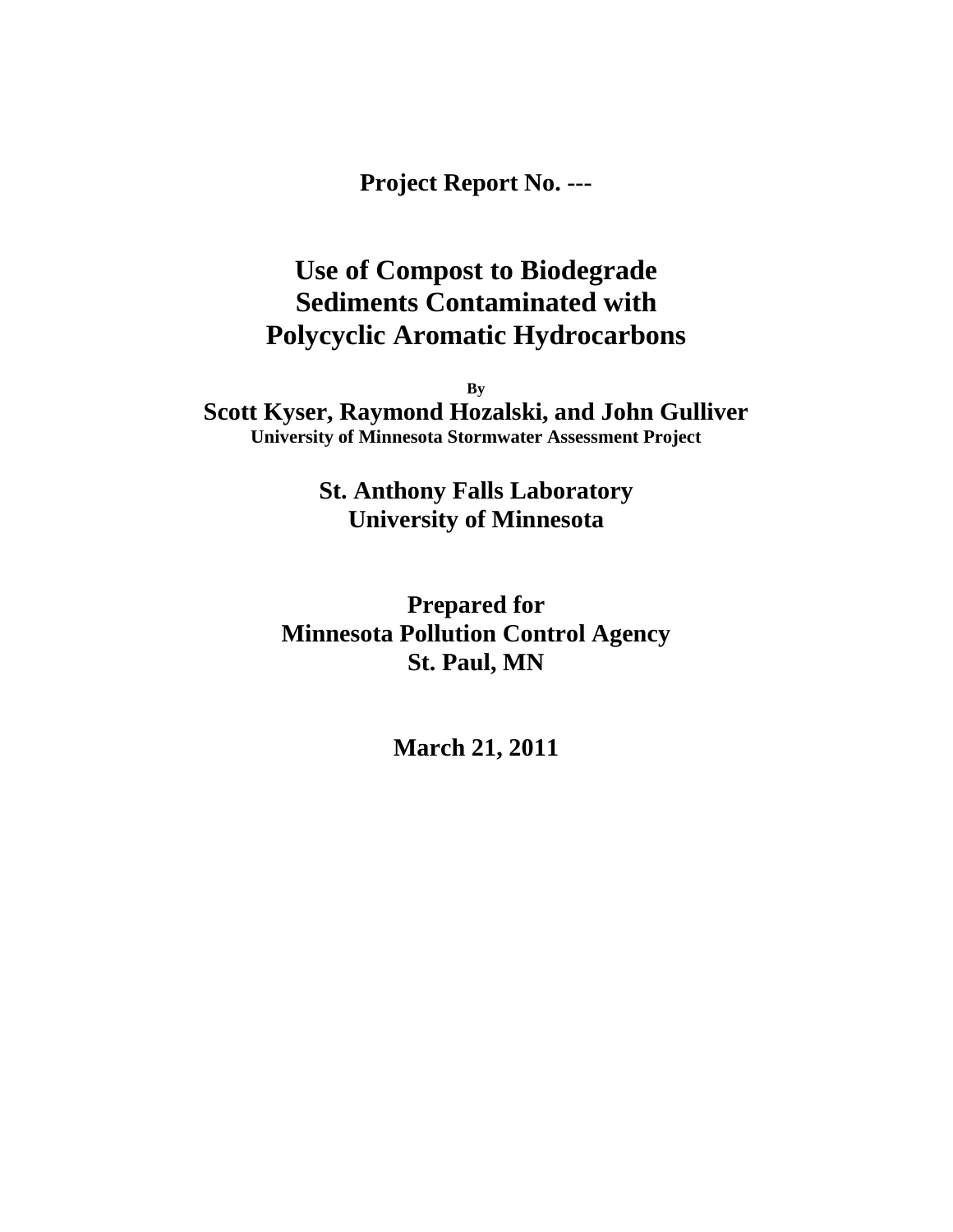## **Executive Summary**

 Recently, concentrations of polycyclic aromatic hydrocarbons (PAHs) that are above the Minnesota Pollution Control Agency's recommended limits for unrestricted use have been detected in stormwater pond sediments. Effective treatment methods are needed to remediate these PAH contaminated sediments to allow for unrestricted use and cost-effective disposal options. Based on the idea that PAHs in contaminated soil can be biodegraded when mixed with compost, this research sought to evaluate the effectiveness of using compost to biodegrade PAHs in contaminated sediment. Two bench top experiments were performed that allowed for the simulation of the conditions in a compost pile that would favor biodegradation of PAHs bound to sediment. These experiments were able to effectively simulate the conditions of a compost pile and demonstrated that composting occurred as measured by carbon dioxide respiration, volatile solids content changes and temperature changes. Despite significant microbiological activity, only the three ring PAH phenanthrene, was found to be significantly degraded in all experiments. No PAH with four or more rings was found to be significantly degraded during the extent of composting. An assay that estimated bioavailability by measuring the desorption of PAHs from the contaminated sediment into the aqueous phase indicated that all but one PAH had a potentially bioavailable fraction. Since each PAH had a potentially bioavailable fraction, PAH biodegradation was likely limited both by a microbial community with only a small potential to degrade four to six ring PAHs and low aqueous PAH partitioning from the sediment.

ii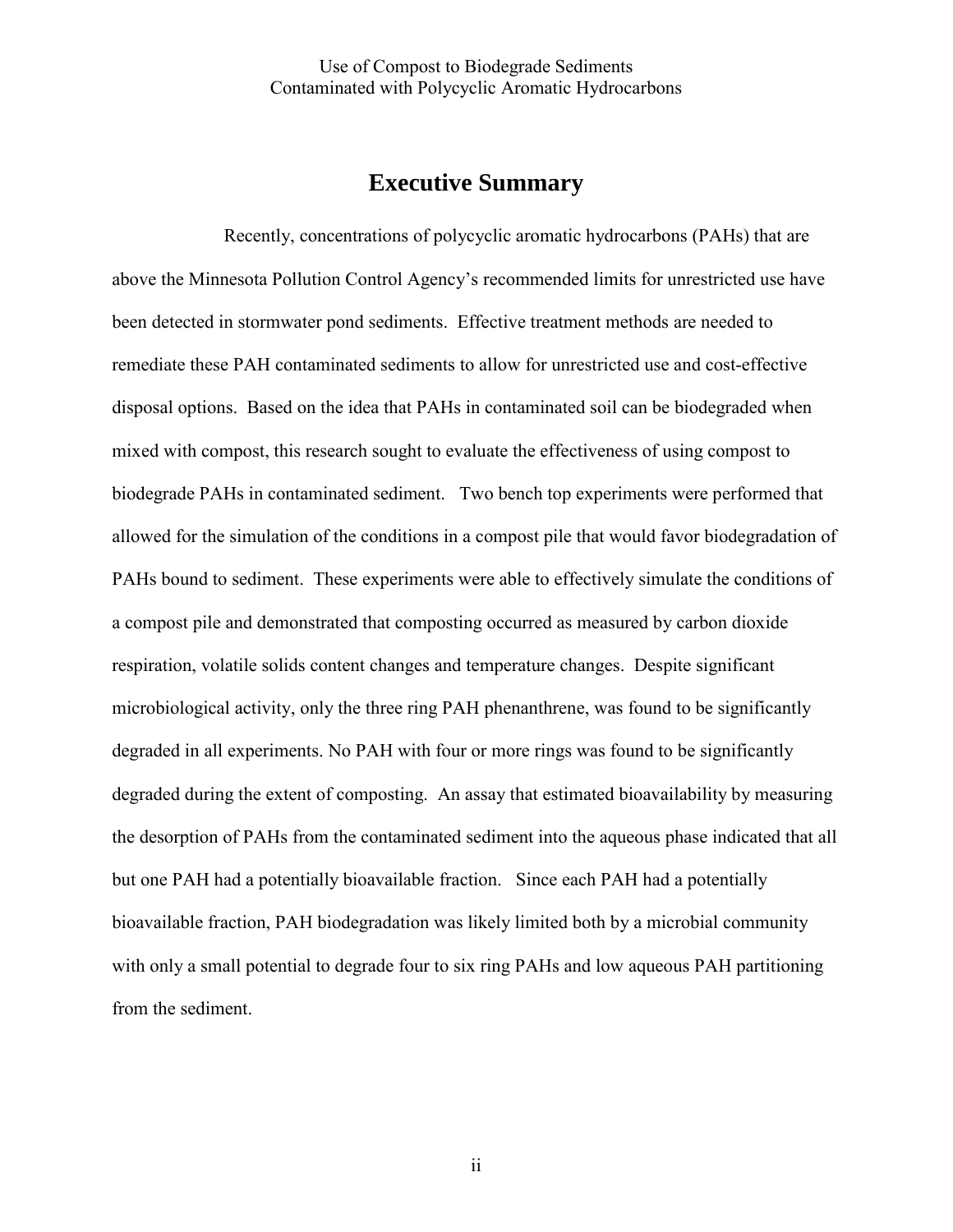#### **ACKNOWLEDGEMENTS**

 The authors wish to thank Dr. Simcik for letting me use his facilities to perform analytical analyses and for providing help in interpreting the results. Two undergraduate researchers, Sam Bircher and Mike Maki helped perform this research. We would like to thank Jeff Lanners, Joan Manzara, Patrick McNamara, Greg LeFevre, Zheng Teng, and Bethany Brinkman for their support in the lab. We would also like to thank the Project Manager, Bruce C. Wilson, of the Minnesota Pollution Control Agency for supporting this project.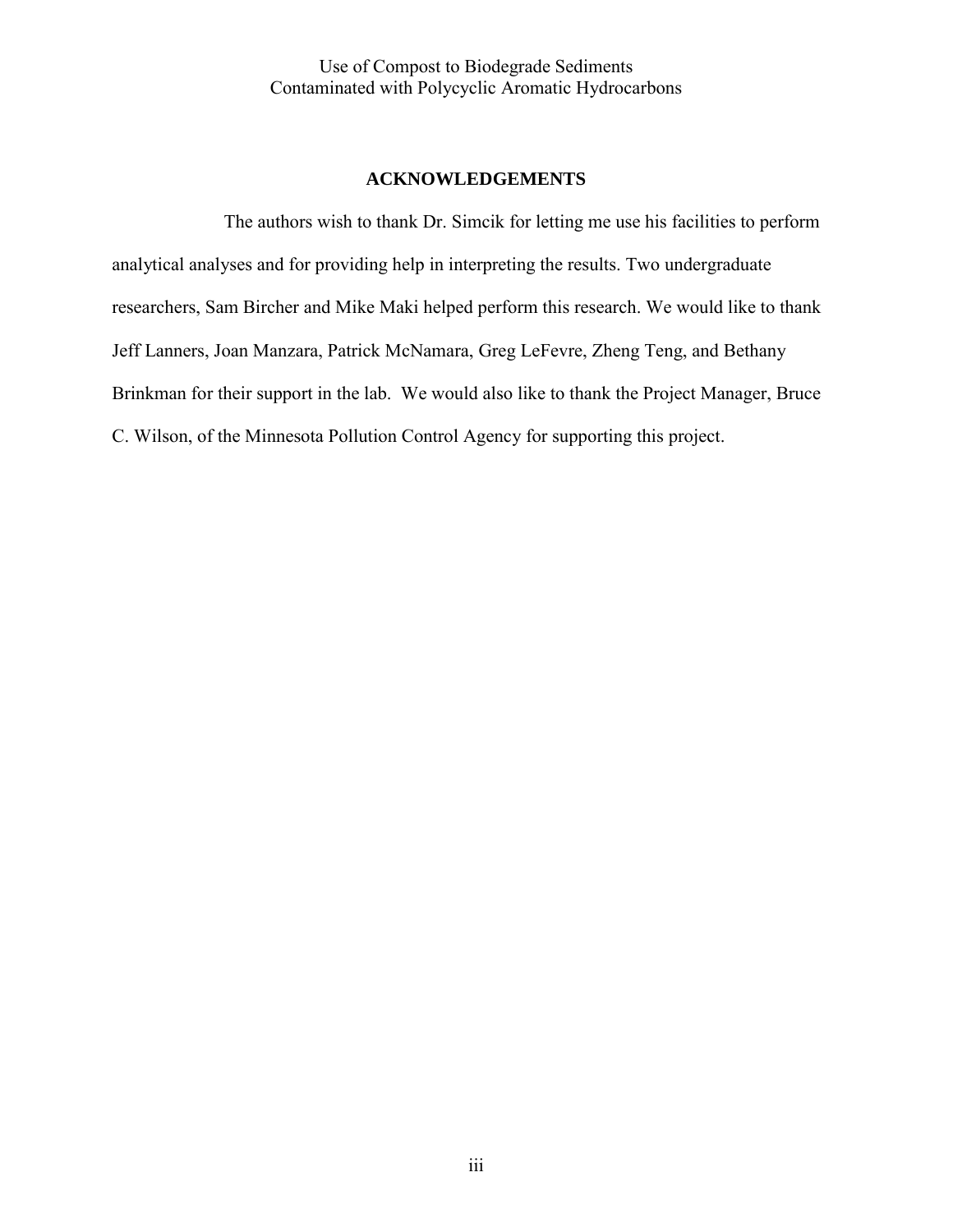## **TABLE OF CONTENTS**

| <b>Executive Summary</b>  | $\mathbf{i}$            |
|---------------------------|-------------------------|
| Acknowledgements          | $\overline{\mathbf{i}}$ |
| Table of Contents         | iii                     |
| List of Tables            | iv                      |
| List of Figures           | V                       |
| 1. Introduction           | 1                       |
| 2. Methods                | $\overline{4}$          |
| 3. Results and Discussion | 12                      |
| 4. Conclusions            | 23                      |
| 5. References             | 24                      |
| Appendices                | 27                      |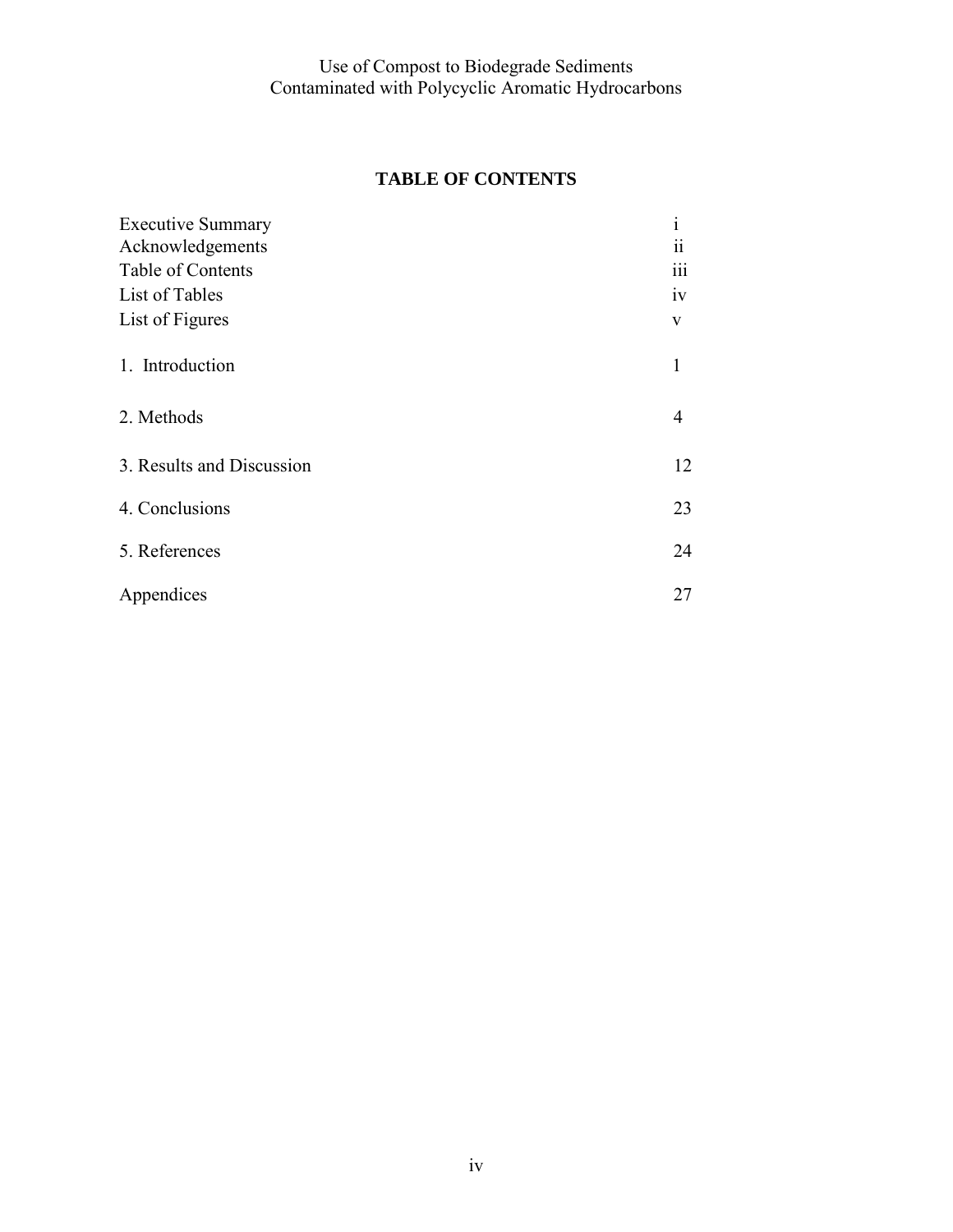## **LIST OF TABLES**

- 2.1 Characteristics of Pepper Tree Pond Sediment.
- 2.2 Composition of yard waste compost mixture
- 2.3 Instrument and method detection limits. Change in PAH concentrations after 60 days of composting in the glass bottle
- 3.1 reactors. Percent differences of the individual PAHs concentrations after 90 days of
- 3.2 composting.
- A.1 Concentrations of PAHs in the un-amended sediment.
- A.2 Concentrations of PAHs partitioned on to XAD over 1,2 and 14 days
- A.3 Concentrations of PAHs for the 75% sediment glass bottle reactor.
- A.4 Concentrations of PAHs for the 85% sediment glass bottle reactor.
- A.5 Concentrations of PAHs for the 85% sediment adiabatic reactor.
- A.6 Concentrations of PAHs for the 75% sediment adiabatic reactor.
- A.7 Concentrations of PAHs for the 60% sediment adiabatic reactor.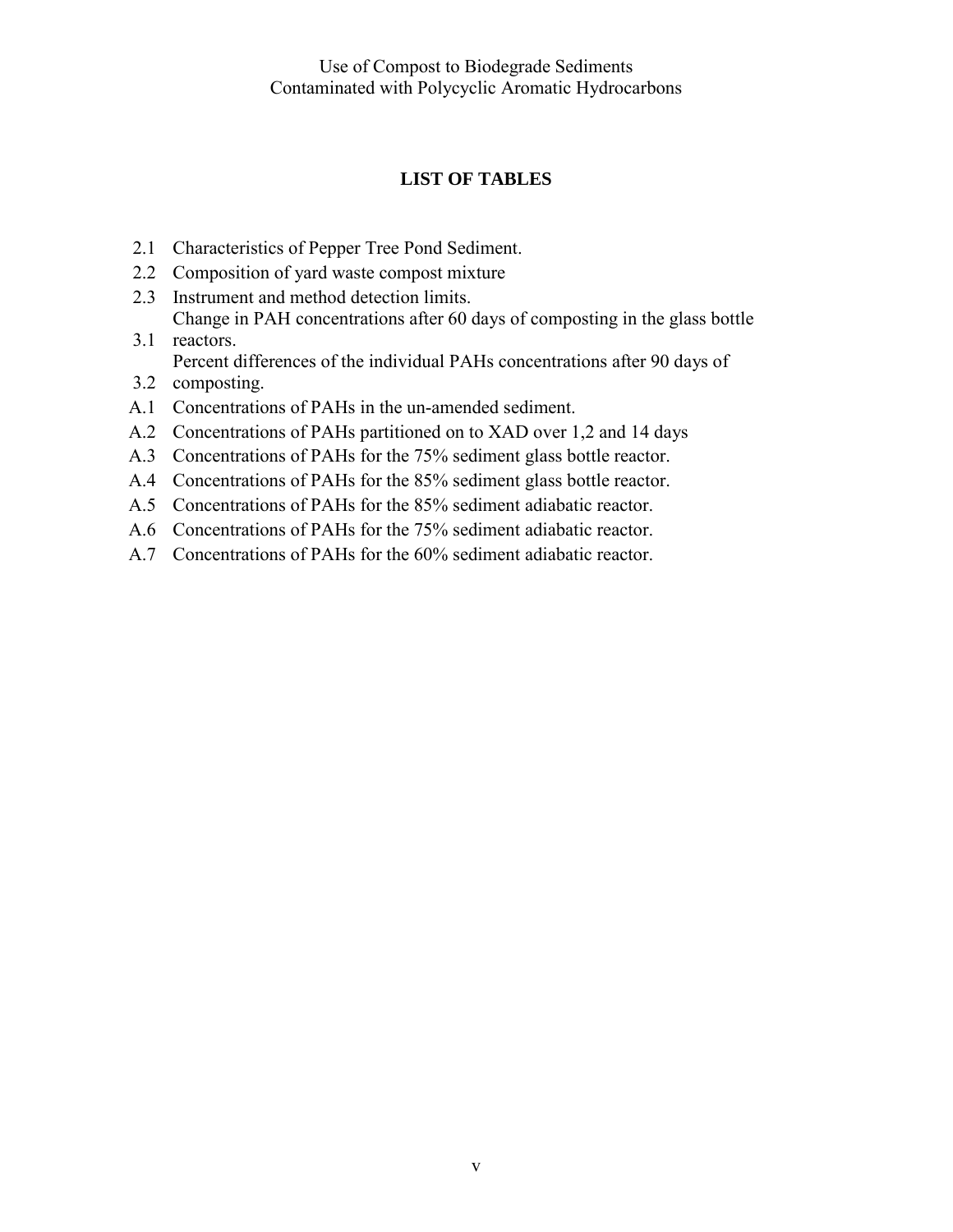## **LIST OF FIGURES**

- 2.1 Photos of the temperature controlled reactor. Diagram of the adiabatic compost reactor system showing only one of the three
- 2.2 compost reactors.
- 3.1 Mean concentration of PAHs present in the Pepper Tree Pond sediment sample. Ash content normalized to dry mass content of the reactors over sixty days of
- 3.2 composting. Concentration of PAHs normalized to ash content at zero and sixty days of
- 3.3 composting for the 75% sediment mix. Concentration of PAHs normalized to ash content at zero and sixty days of
- 3.4 composting for the 85% sediment mix.
- 3.5 Temperature of the adiabatic reactors from zero to twenty days of composting. Carbon dioxide evolved from each adiabatic reactor over ninety days of
- 3.6 composting.
- 3.7 Ash content of the variable temperature reactors over ninety days of composting. Concentrations of PAH 60% mix in the adiabatic reactors at time zero and ninety
- 3.8 days of composting. Concentrations of PAH 75% mix in the adiabatic reactors at time zero and ninety
- 3.9 days of composting. Concentrations of PAH 85% mix in the adiabatic reactors at time zero and ninety
- 3.10 days of composting. Fraction of PAH mass desorbed into the aqueous phase from the sediment after 1, 2
- 3.11 and 14 days normalized to the original PAH mass in the sediment.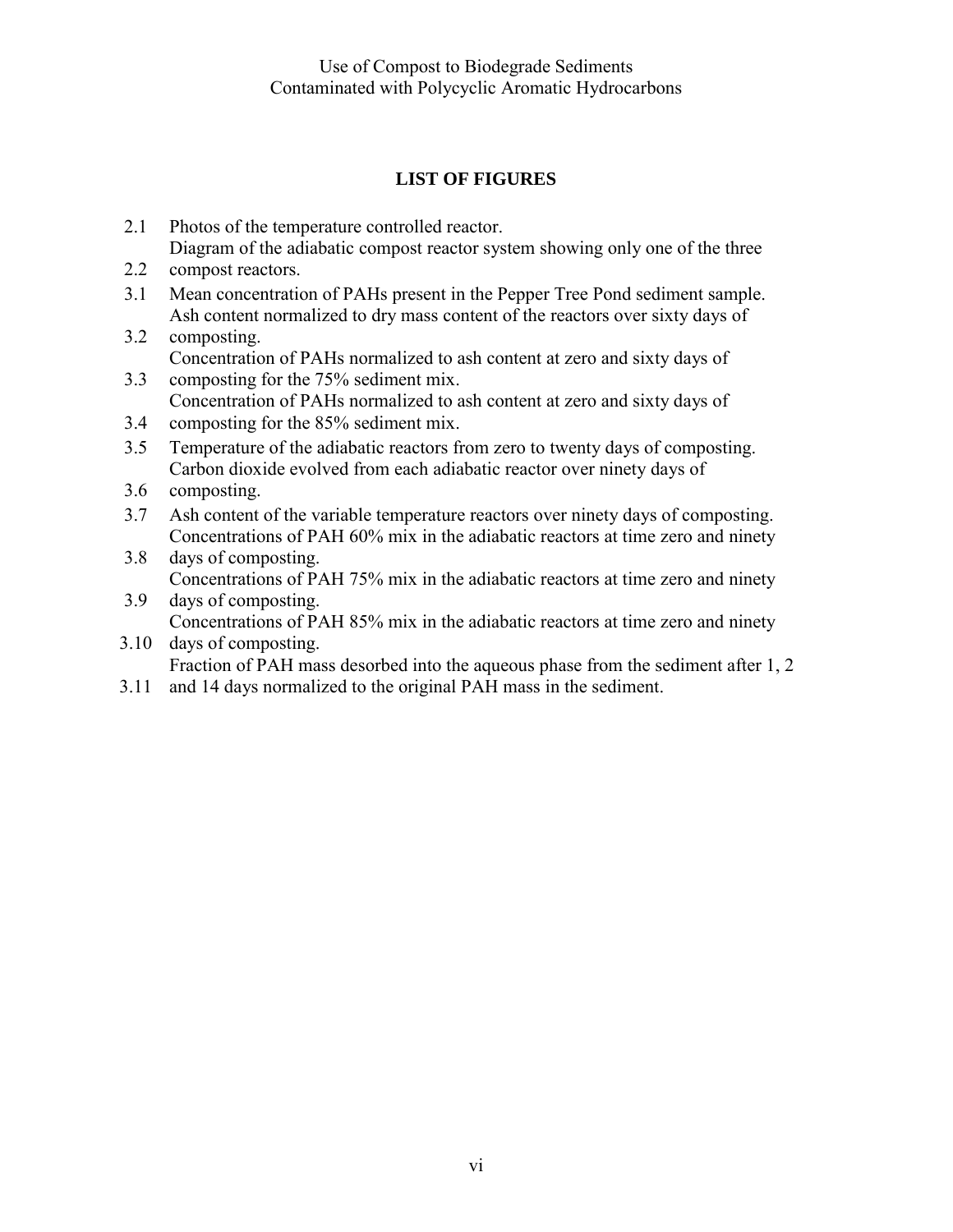## **I. Introduction**

Wet detention ponds are used to treat stormwater by settling and collecting suspended sediment. The amount of sediment a wet detention pond can accumulate in the Twin Cities metro area can range from 200 to 1450 kg/ha/year, dependent on pond trap efficiency and watershed sediment yield (Polta et al. 2006). The City of Plymouth, MN, for example, could accumulate 101,000 cubic feet of sediment per year in its over 700 wet detention ponds assuming a conservative load of 500 kg/ha/year and a trap efficiency of 80%. Since the City of Plymouth, MN represents only 0.4% of Minnesota's area, and roughly 1% of Minnesta's urban area, the total volume of sediments accumulated in Minnesota wet detention ponds would be substantially larger. Wet detention ponds in Minnesota are typically designed with a 25 year design life, and many of the wet detention ponds in Minnesota are reaching the end of their design life and have a sediment load that requires dredging to maintain performance.

The management of dredged material in Minnesota is subject to regulatory control. In order to determine appropriate reuse or disposal stormwater pond sediment must be tested for pollutants prior to the initiation of any dredging activity. Municipal pond sediments are typically tested for common parameters such as heavy metals copper and arsenic, sieve size analysis and PAHs; other parameters such as nitrogen, phosphorus, organic content as needed or, based on the reasonable likelihood of their occurrence, the sediments could be tested for other contaminants. The Minnesota Pollution Control Agency has developed dredged material soil reference toxicity values that categorize sediment contaminants into different management tiers depending on their potential for toxicity. The three management tiers categorize sediments as either 1) safe for residential reuse 2) safe for industrial reuse 3) as having contamination that might remediation.

 Polycyclic aromatic hydrocarbons (PAHs) are a class of organic compound regulated under the MPCAs dredged material guidelines. They are products of incomplete combustion and have suspected or confirmed carcinogenicity (Larsen et. al., 2003, Hoffman et. al., 2009, Bouchard et al., 2009). While naturally occurring PAHs can accumulate in sediments (Achten C., 2009), the majority of PAH contaminated sediments worldwide can be traced to anthropogenic sources (Arp et. al, 2009). Anthropogenic sources of PAHs in sediments are typically associated with fossil fuel combustion and other industrial sources (Jiao et al., 2009 ). Recently, there has been an emerging trend relating

1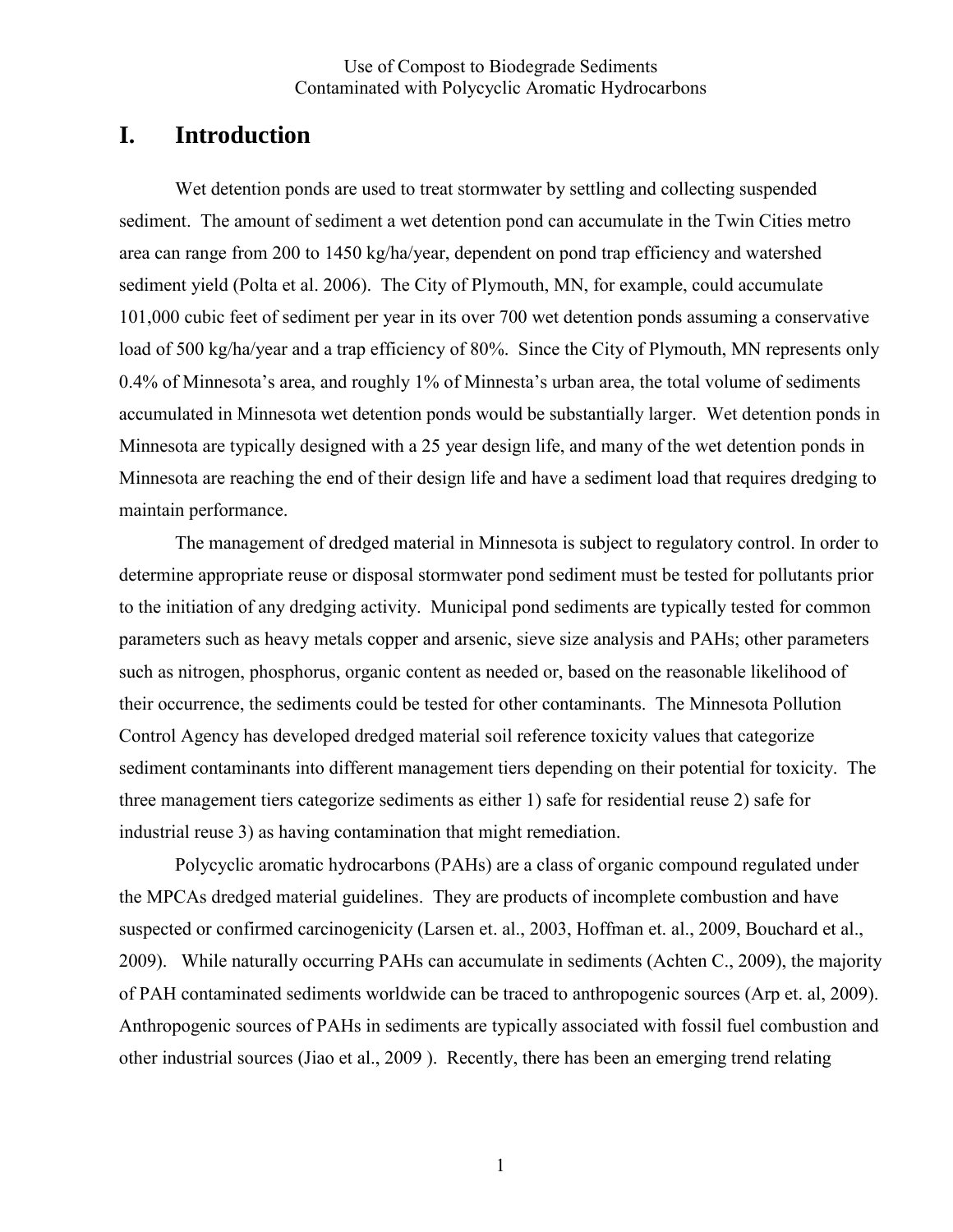urbanization to PAH concentration in sediments (Mahler et. al. 2005 & 2010, Cavalcante et. al, 2009).

 Concern about PAH concentration in Minnesota wet detention pond sediments prompted the City of White Bear Lake to commission a study by Braun Intertec that showed that certain ponds in the White Bear Lake area had elevated levels of PAHs. A few ponds sediments exceeded the third tier of the states soil reference value toxicity guidelines for PAHs and could potentially require disposal in a confined disposal facility. The study also documented that PAH concentrations showed strong spatial variability both in terms of depth and location within a wet detention pond. While some these PAH concentrations are above the Minnesota third tier regulatory limit, the sediment concentrations are approximately 4 to 225 times lower than PAH concentrations found in typical industrially contaminated sites such as creosote factories or a manufacturing gas plant (Antizar-Ladislao et. al. 2004).

 Given the substantial volumes of wet detention pond sediments in Minnesota and the potential for a portion of these sediment to be contaminated with PAHs, various methods of PAH remediation have been considered. Bioremediation using compost was identified as a possible method to remediate PAH contaminated sediments. Various authors have found that by mixing compost with PAH contaminated soil or waste, naturally occurring organisms will degrade PAHs both at the bench scale (Hafidi et al. 2008, Carlstrom et al. 2003, Potter et al., 1999) and at the field scale (Cai. et al. 2007, Amir et al 2005). PAH concentrations typically exhibit a first order decay in a compost pile with smaller ringed PAHs being degraded faster than larger ringed PAHs. A small fraction (typically 4-21% of total PAH) cannot be degraded with this fraction being dominated by 4-6 ring PAHs (Antizar-Ladislao, 2005). Several key factors have been identified in using compost to bioremediate contaminated wastes such as maintaining aerobic conditions, ensuring adequate moisture, providing nutrients in the correct ratios and ensuring that the compost pile doesn't exceed temperatures that might inhibit microbial growth and diversity (Semple et al. 2001, Loick et al., 2009). Bioremediation with composting provides a number of benefits over other remediation methods because it can be accomplished at a large scale, uses local waste material and has the potential to be less expensive than other remediation methods.

 While the bioremediation of PAH contaminated soils has been extensively documented, the composting of PAH contaminated sediment has not, to the authors knowledge, been documented. The goal of this study is to evaluate the feasibility of using compost to biodegrade PAHs in the

2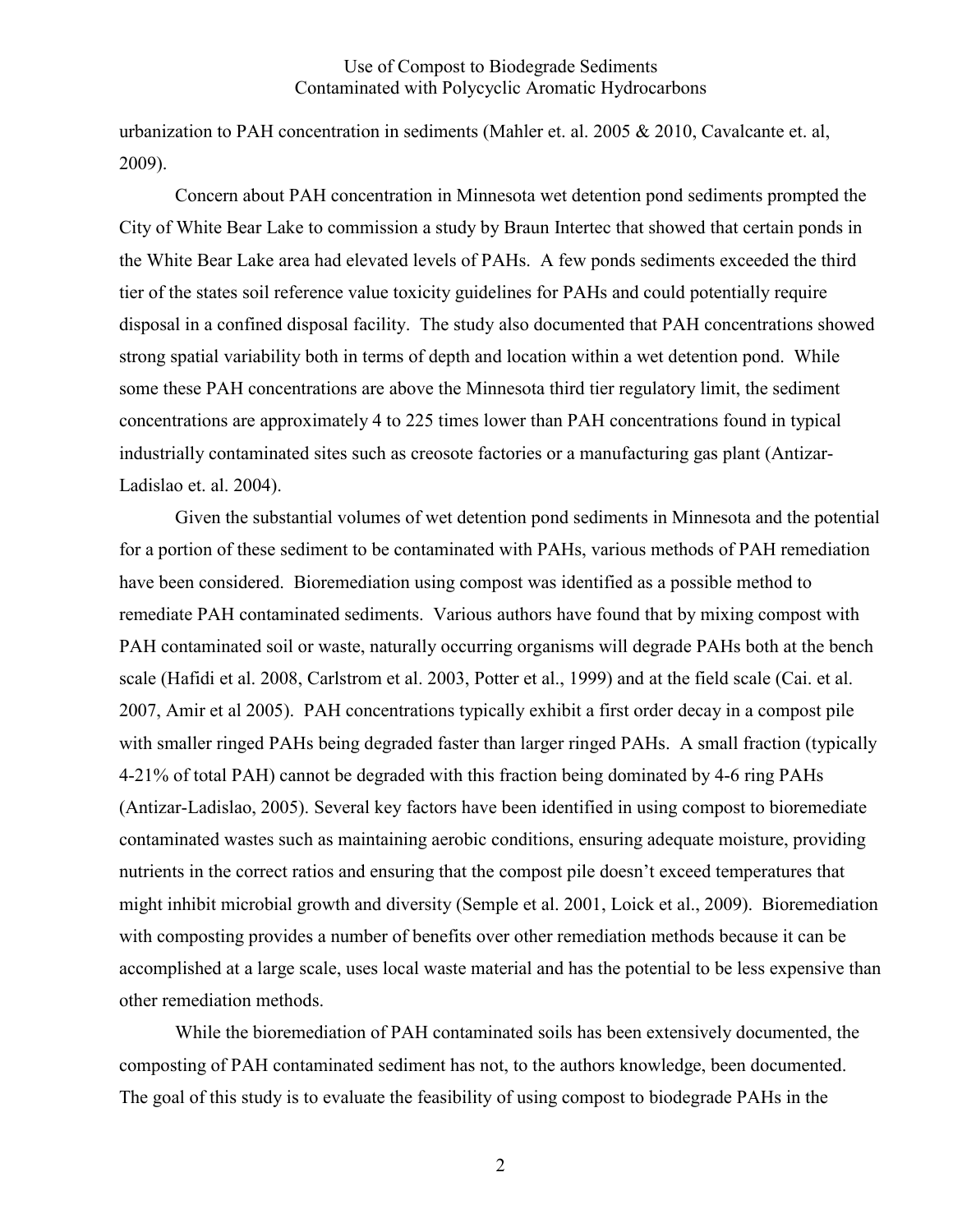contaminated wet detention pond sediment from one pond in the City of White Bear Lake. There is not only significant variability between the sampling sites within this pond but the types of PAH compounds can vary significantly between ponds.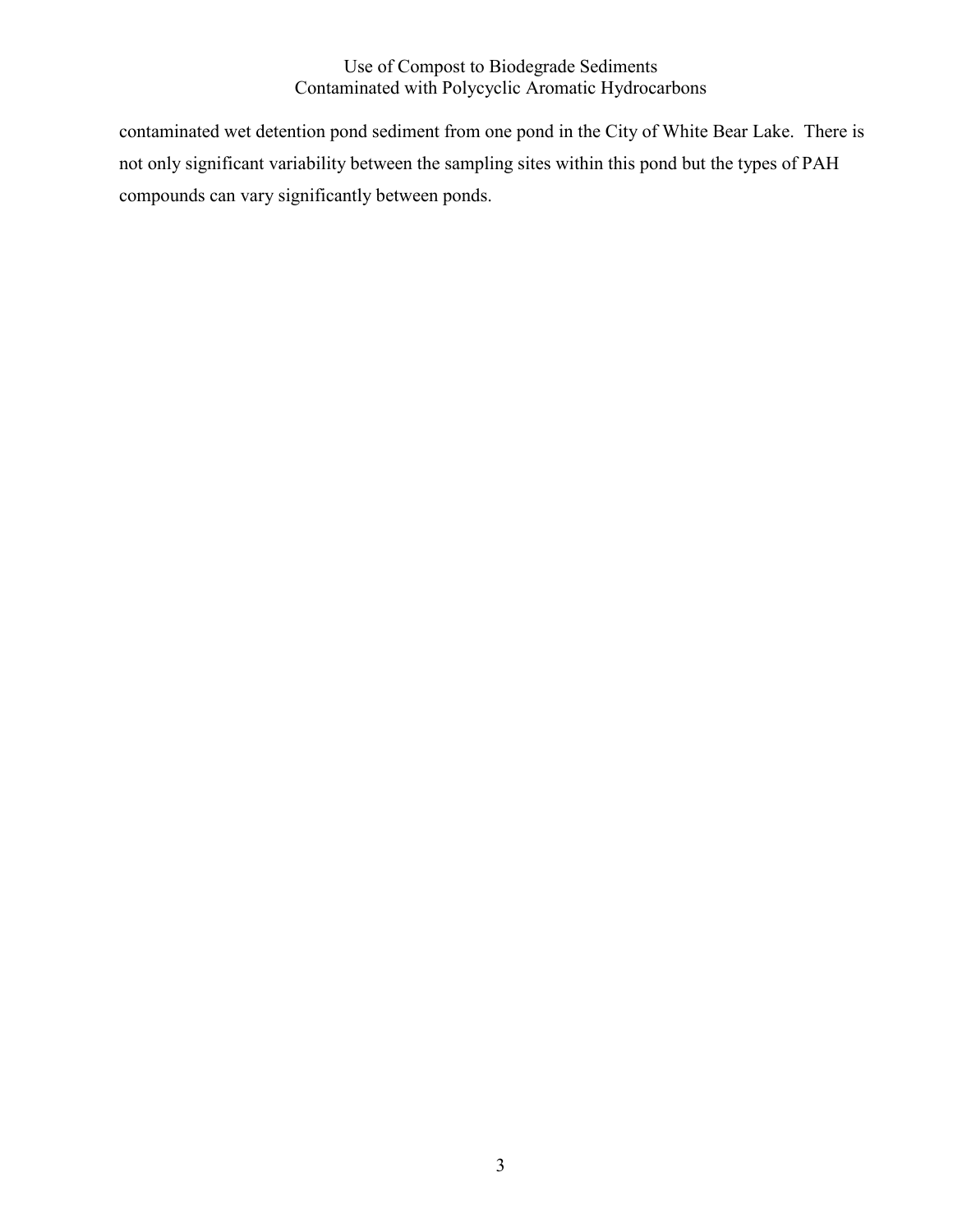## **II. Methods**

Two laboratory-scale composting systems were used in this research to simulate the conditions in a compost pile that might favor PAH biodegradation: (1) a glass bottle reactor system adapted from the experiments of Antizar-Ladislao et al. (2006) and (2) a larger-scale adiabatic reactor system borrowed and adapted from that used by Cook et al. (1994). The glass bottle reactor experiments were chosen because they could be maintained at a constant mesophilic temperatures. The adiabatic reactors were chosen because they had the ability to generate the changes in microbial community structure that accompany natural temperature changes in a large scale compost pile (Hermann and Shann, 1997). Both reactor systems were designed to simultaneously test the efficacy of using compost to degrade PAH contaminated sediments and the effects of varying the ratio of sediment to compost on PAH biodegradation. A PAH bioavailability assay on the contaminated sediment was also completed as a way to explain the extent of PAH biodegradation.

#### *Sediment sampling*

 Stormwater pond sediments were sampled from the north end of Pepper Tree pond in White Bear Lake, MN. This location was selected because it had the highest PAH levels of any stormwater pond sediment in a report by Braun Intertec to the city of White Bear Lake (Gionfriddo and Bergstrom, 2008). Samples were collected from a sediment depth of 0 to 12 inches using a sediment corer or a shovel from within a 5 meter radius of the north stormwater inlet of the pond. Samples were immediately placed in hexane washed glass or PTFE containers. In total, approximately 20 liters of sediment were collected. Upon arrival at the laboratory, all of the samples were combined and homogenized to create one composite sample which was then stored in the dark in a freezer at - 20°C until further use.

#### *Sediment Characterization*

 Moisture content was determined by measuring the mass lost upon drying 10 to 15 grams of sediment at 105°C for 24 hours (Table 2.1). Ash content was determined using a loss upon ignition method, where dried sediment was heated to 550°C for 4 hours and the final mass was then normalized by the original mass of dried sediment. The sediment pH was determined by adding 10 grams of sediment to 30 mL of deionized water and measuring the pH of the water using a calibrated pH probe after 30 minutes of equilibration at room temperature. Carbon, nitrogen and sulfate content were analyzed at the University of Minnesota Soil Testing Center in duplicate. All other analyses were performed in triplicate.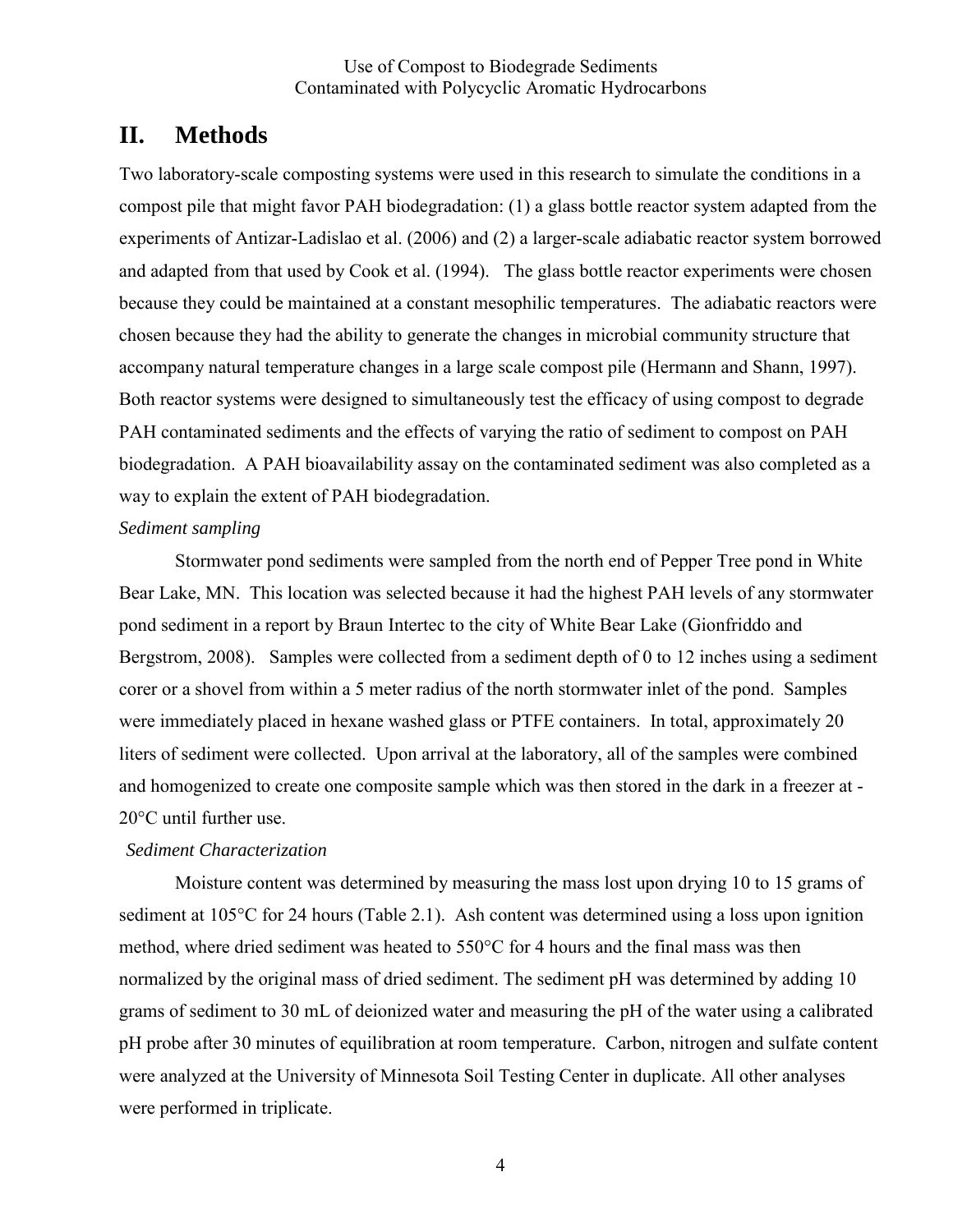| . .                    |                     |
|------------------------|---------------------|
| Parameter              | Value               |
| pH                     | $6.41 \pm 0.03$     |
| Moisture Content       | $21.04\% \pm 0.721$ |
| Ash Content            | $98.03\% \pm 1.13$  |
| Carbon Content         | 0.97%               |
| Nitrogen Content       | 0.038%              |
| <b>Sulfate Content</b> |                     |

Table 2.1 Characteristics of Pepper Tree Pond Sediment.

The ash, carbon, nitrogen and sulfate content are all expressed relative to dry weight. The uncertainty is expressed as standard deviation among three replicate samples when three replicate samples were available.

#### *Preparation of Compost*

The compost was composed of lawn clippings, wood chips, dried leaves and urea (Table 2.2). This compost mix was inoculated with two separate inoculums: one from the city of Roseville, MN leaf composting facility and one from the city of Roseville, MN municipal mulch pile. These inoculums were chosen because they likely contained microbes capable of degrading lignin (Hofrichter, 2002) and lignin degrading microbes have been demonstrated to have enzymes associated with PAH degradation (Lau et al., 2002). The yard waste compost mixture was adjusted with urea dissolved in water to have an overall carbon to nitrogen  $(C:N)$  ratio of 30 to 1.

The sediment was combined with the yard waste compost in a clean glass container by using previously determined moisture contents to mix the sediment and compost at dry mass ratios of 60%/40%, 75%/25% and 85%/15% sediment to compost. These ratios were chosen because they represent approximate volumetric ratios of sediment to compost of 14:1, 8:1 and 3:1, respectively. All compost mixes were adjusted to have moisture contents of 50 percent with DI water before composting.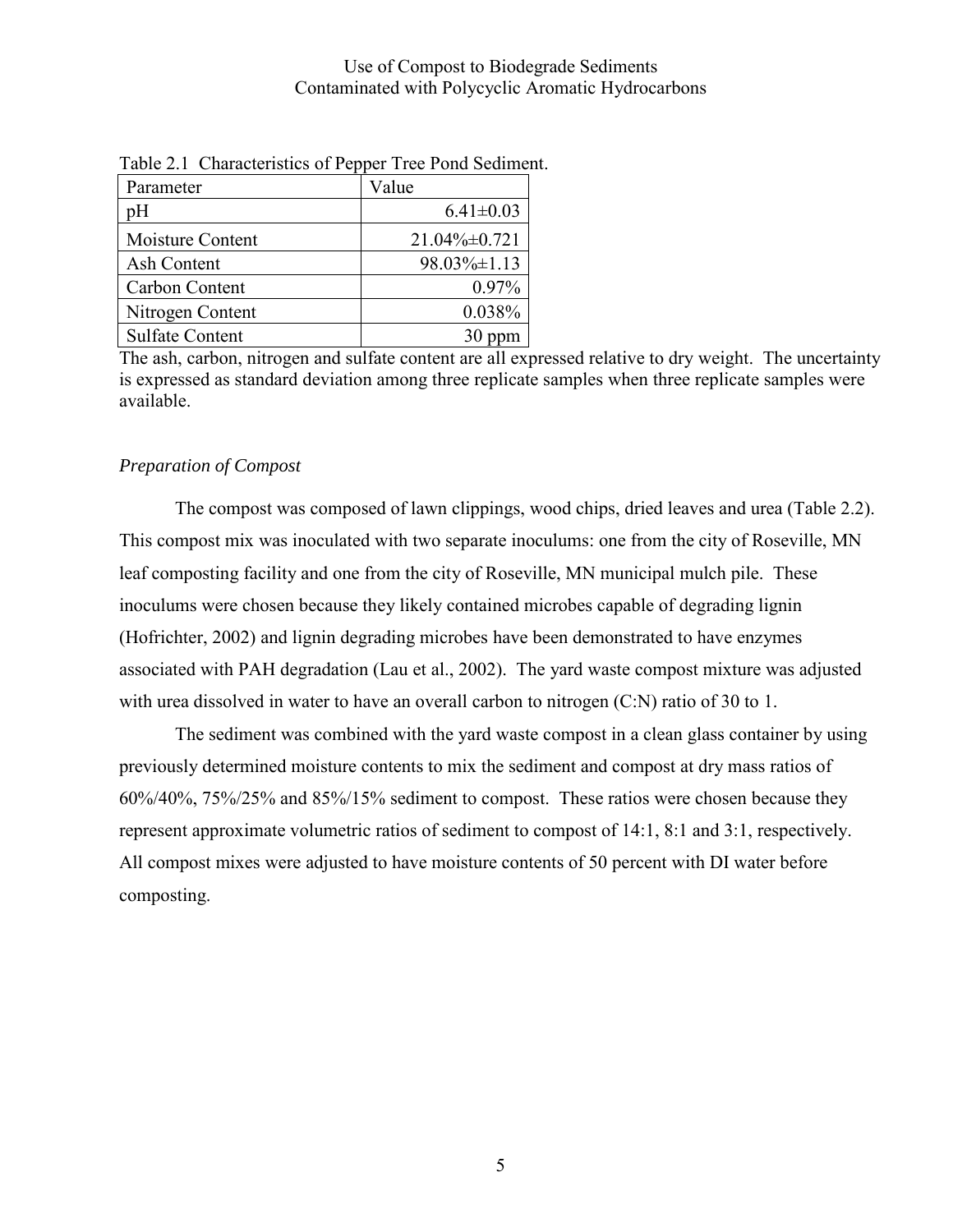|                     | % by Wet |         |          | % N by Dry |
|---------------------|----------|---------|----------|------------|
|                     | Mass     | % Water | C: N     | Mass       |
| Leaf Innoculum      | 6.8      | 57      | $54^{2}$ | 0.75       |
| Wood Chip           |          |         |          | 0.535      |
| Innoculum           | 6.9      | 39      | $92^2$   |            |
| Lawn Clippings      | 47.9     | 76      | $15^{1}$ | 2.4        |
| <b>Dried Leaves</b> | 24.4     | 14      | $54^{2}$ | 0.75       |
| Wood Chips          | 13.7     |         | $92^2$   | 0.535      |
| Urea                | 0.3      |         | 0.43     | 46.6       |

Table 2.2 Composition of yard waste compost mixture

<sup>1</sup> C:N ratio obtained from Haug (1993)

 $2$  C:N ratio determined at the University of Minnesota Soil Testing laboratory.

#### *Constant Temperature Composting Experiments*

A total of thirty-six 0.5 liter glass bottle reactors were prepared by adding 70-120 g of one of the three sediment/compost mixes on top of  $\sim 100$  mL of pea gravel. Twelve reactors were prepared for each of the sediment/compost mixtures. The gravel served to distribute the air that was supplied to each reactor via a tube (Figure 2.1). The reactors were connected to an air distribution manifold that supplied humidified air using positive pressure at a rate of 1.3  $m^3$  day<sup>-1</sup> kg<sup>-1</sup> during for the first ten days and then was decreased to a rate of 0.7  $m^3$  day<sup>-1</sup>kg<sup>-1</sup> until the end of the experiment as in Cook et al. (1994) The glass bottle reactors were incubated in a walk-in constant temperature room at 38ºC to maintain mesophilic composting conditions. Twelve reactors were used for each of the three amendments of 60%, 75% and 85% of sediment to compost by dry mass. After 0, 10, 25, and 60 days of incubation, three reactors were sacrificed from each amendment and the sediment/compost mix was removed and stored at -20°C until analysis. We had planned to collect a sample after 90 days, but the experiment was terminated on day 64 because the heating system for the temperature controlled room failed.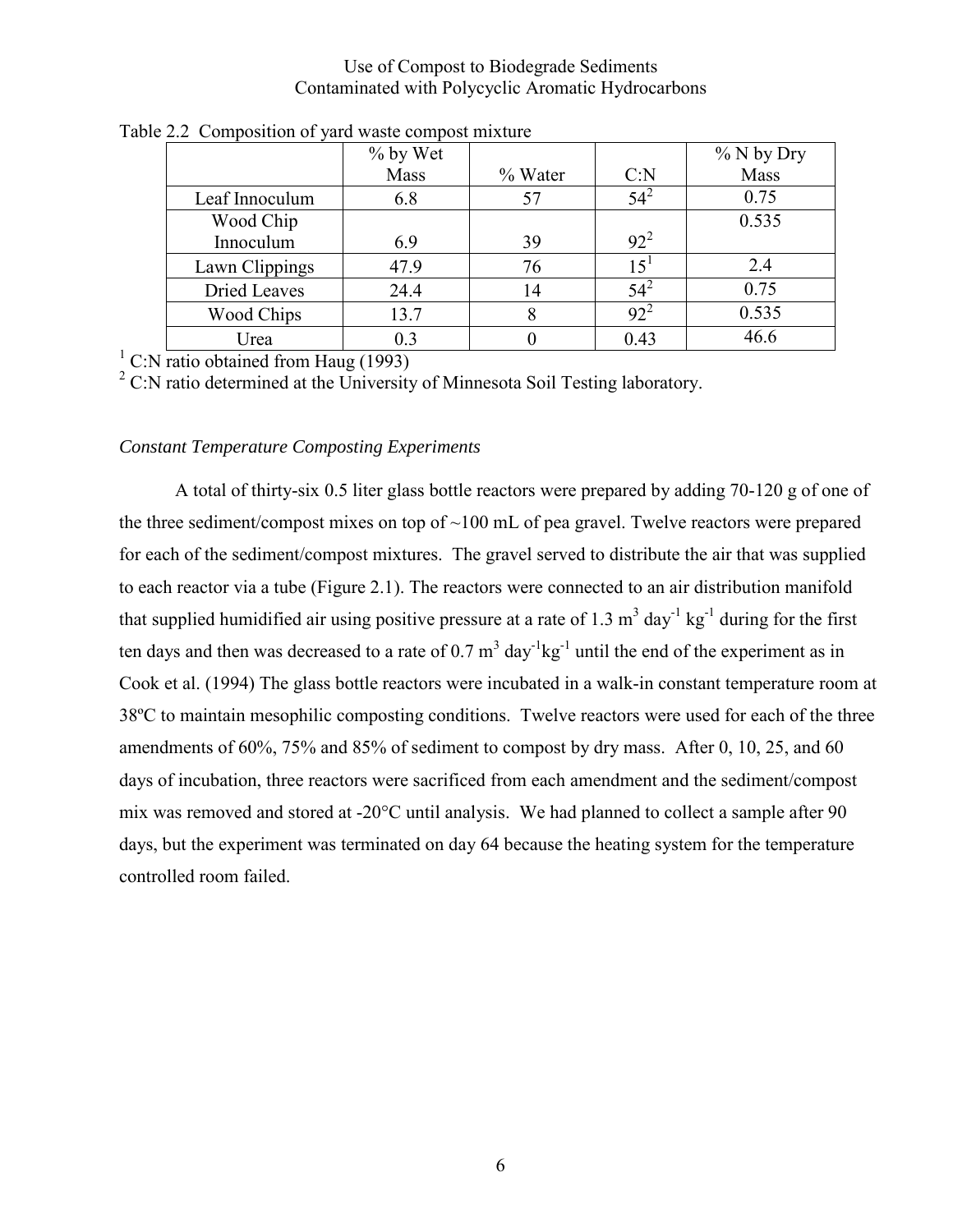

Figure 2.1 Photos of the temperature controlled reactor. The left photo shows a close up of the 0.5L reactors. The photo shows the entire apparatus including the air humidifying operation, the air distribution manifolds and the 36 reactors.

#### *Adiabatic Composting Experiments*

Three 4.8 L reactors were considered adiabatic because they were equipped with an external heating jacket and temperature control system that adjusted the temperature on the outside edge of the reactor to correspond with the temperature in the center of the compost. Thus, there was minimal heat loss to the surroundings that mimicked the insulating properties of a large compost pile and allowed for a natural 'self-heating'. Each reactor was loaded with 1000-2000 g wet sediment-compost at either 60%, 75% or 85% sediment by dry weight. The reactors were operated for 90 days. Air was supplied continuously via a vacuum pump at a rate of 1.3  $m<sup>3</sup>$  day<sup>-1</sup> kg<sup>-1</sup> during for the first ten days and then was decreased to a rate of 0.7  $m^3$  day<sup>-1</sup>kg<sup>-1</sup> until the end of the experiment as in Cook et. al., 1994. Compost samples of 80-100 ml were taken from each reactor at 0, 10, 25, 60, and 90 days and stored in a freezer at -20°C until analysis. Moisture content was monitored at each sampling period and maintained at 50 percent by humidifying the air prior to entering reactor and by direct addition of deionized water to the compost pile when necessary.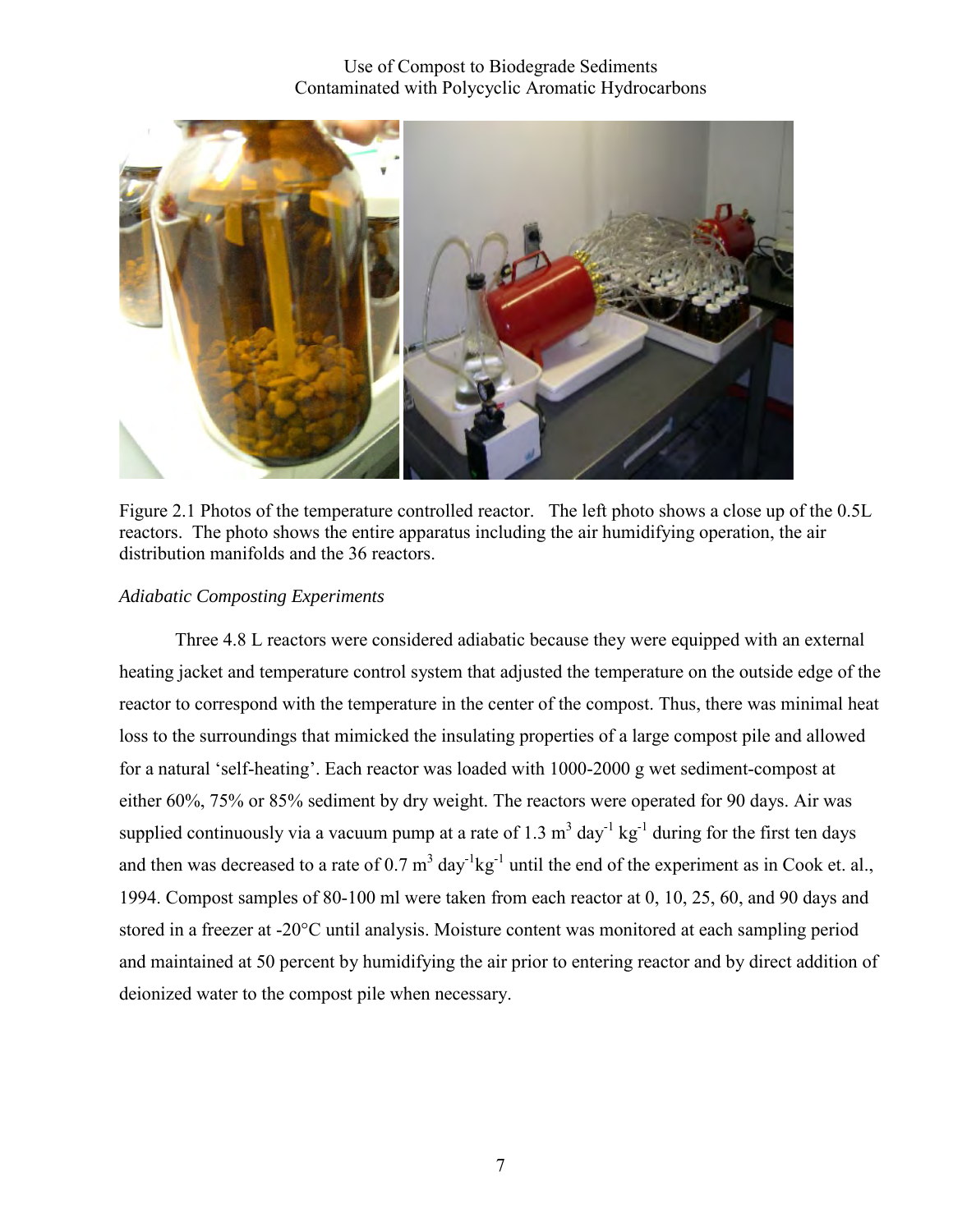



Figure 2.2. Diagram of the adiabatic compost reactor system showing only one of the three compost reactors.

Carbon dioxide was removed from the influent air using solid KOH and 4 M KOH in series. The solid KOH was changed at 30 and 60 days. The influent carbon dioxide scrubbing train was occasionally monitored for carbon dioxide breakthrough in the KOH column by measuring cardon dioxide content in the 4M KOH and none was observed. Carbon dioxide generated in the compost piles was trapped in 1.6 L of 4 M KOH and 0.8 L of 2 M KOH in series (Figure 2.2). The KOH for each reactor was changed and analyzed for carbon dioxide content at 0, 2, 4, 6, 8, 11, 24, 29, 42, 57 and 90 days. Carbon dioxide content in solution was measured by precipitating trapped carbon dioxide using excess barium chloride and then titrating with 1M HCl using phenolphthalein red as an indicator (Weaver, 1994). The first KOH trap effectively captured >99% of all respired carbon dioxide.

#### *Quantification of PAHs in Sediment or Compost*

 Approximately 3 to 5 grams of homogenized sediment or compost were ground with excess pre-ashed sodium sulfate in a mortar and pestle to extract moisture from the sample. This mixture was then Soxhlet extracted with ~125 mL of dichloromethane for 24 hours. D10-Acenapthene, D10-Phenanthrene, D10-Pyrene, D12-Chrysene, D12-Benzo[a]pyrene (Cambridge Isotope Laboratories, Inc., Andover, MA) were added as surrogate standards and the extract was reduced on a rotary evaporator to a sample volume of  $\sim 3$ mL. The concentrated extracts were then transferred to activated alumina/silica cleanup columns and eluted with washes of 30 ml hexane, 30 ml hexane/dichloromethane (60%/40%), and then 100 ml hexane. The eluent was then rotary evaporated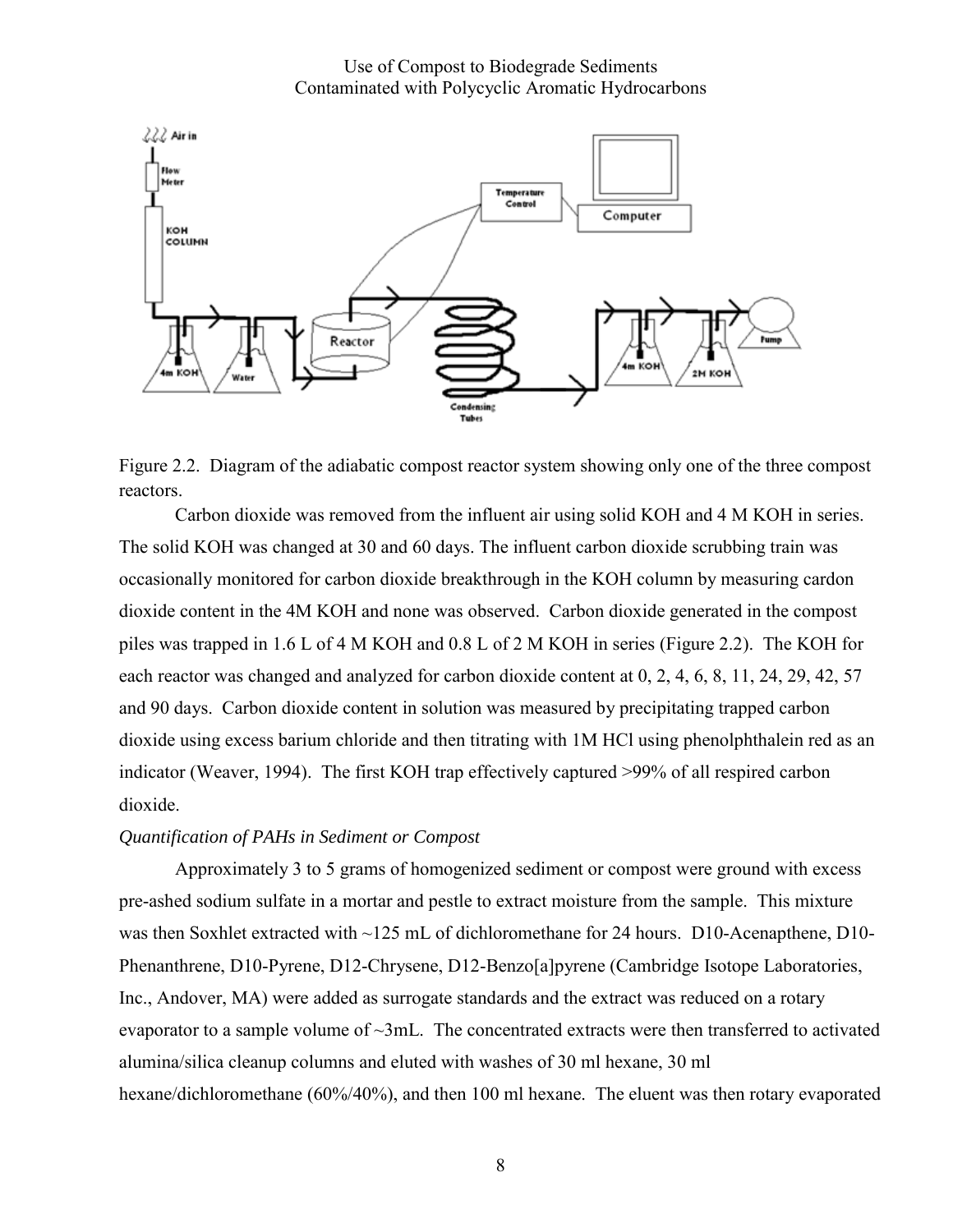to ~1 ml and transferred to a nitrogen blow down unit to further reduce the volume to 1 mL. D8 acenaphthylene, D10-Anthracene, D10-Fluoranthene, D12-Benz[a]anthracene, D14 dibenzo[ah]anthracene (Cambridge Isotope Laboratories, Inc., Andover, MA) were used as internal standards. Surrogate recovery rates of D10-Acenapthene, D10-Phenanthrene, D10-Pyrene, D12- Chrysene, D12-Benzo[a]pyrene were ( $\pm$  standard deviation, n=43) 88.2  $\pm$  11.6%, 95.2  $\pm$  12.7%, 86  $\pm$ 9.8%,  $84.3 \pm 8.3$ %, and  $82.4 \pm 6.9$ %, respectively. Surrogate recoveries between 70% and 120% were deemed acceptable. Results for samples with recoveries that were outside of the acceptable range were discarded. Process blanks (i.e., no sediment or compost) were analyzed routinely (1/6 of all analyses) and were consistently free of PAH contamination. The surrogate recoveries of the blanks were not significantly different from the samples (t-test, p=0.04).

The PAHs in the sample extracts were quantified via gas chromatography-mass spectrometry (GC-MS; Hewlett-Packard 5890 series GC with a 5973 series MS). The injection port on the 5890 GC was operated in split mode with a 1:1 split ratio and a temperature of 290°C. Helium served as the carrier gas with a constant flow of 1 ml min−1. The injection volume was 2 μL. Compounds were separated on a Restek RTX®-XLB column (#800129, 30 m  $\times$  0.25 mm  $\times$  0.25 µm). The initial column temperature was 85°C and was increased to 125°C at 25°C min−1 and held for five minutes, temperature was then increased to 290°C at 8°C min<sup>-1</sup> and then to 310°C at 8°C min<sup>-1</sup> until 39 minutes. A set of six calibration standards containing the 16 USEPA priority PAHs (at concentrations ranging from 0.02 to 200 mg  $L^{-1}$ ) together with surrogate and internal standards were injected during each sample run. One of the calibration standards and a hexane blank were injected after every six samples to account for signal drift and sample carryover. The instrument detection limit for each PAH determined using the method of Hubaux and Vos (1970) (Table 2.3). The method detection limit for each PAH was conservatively calculated using the method detection limits, the lowest measured surrogate recovery among all samples and a sediment dry mass of 1 gram.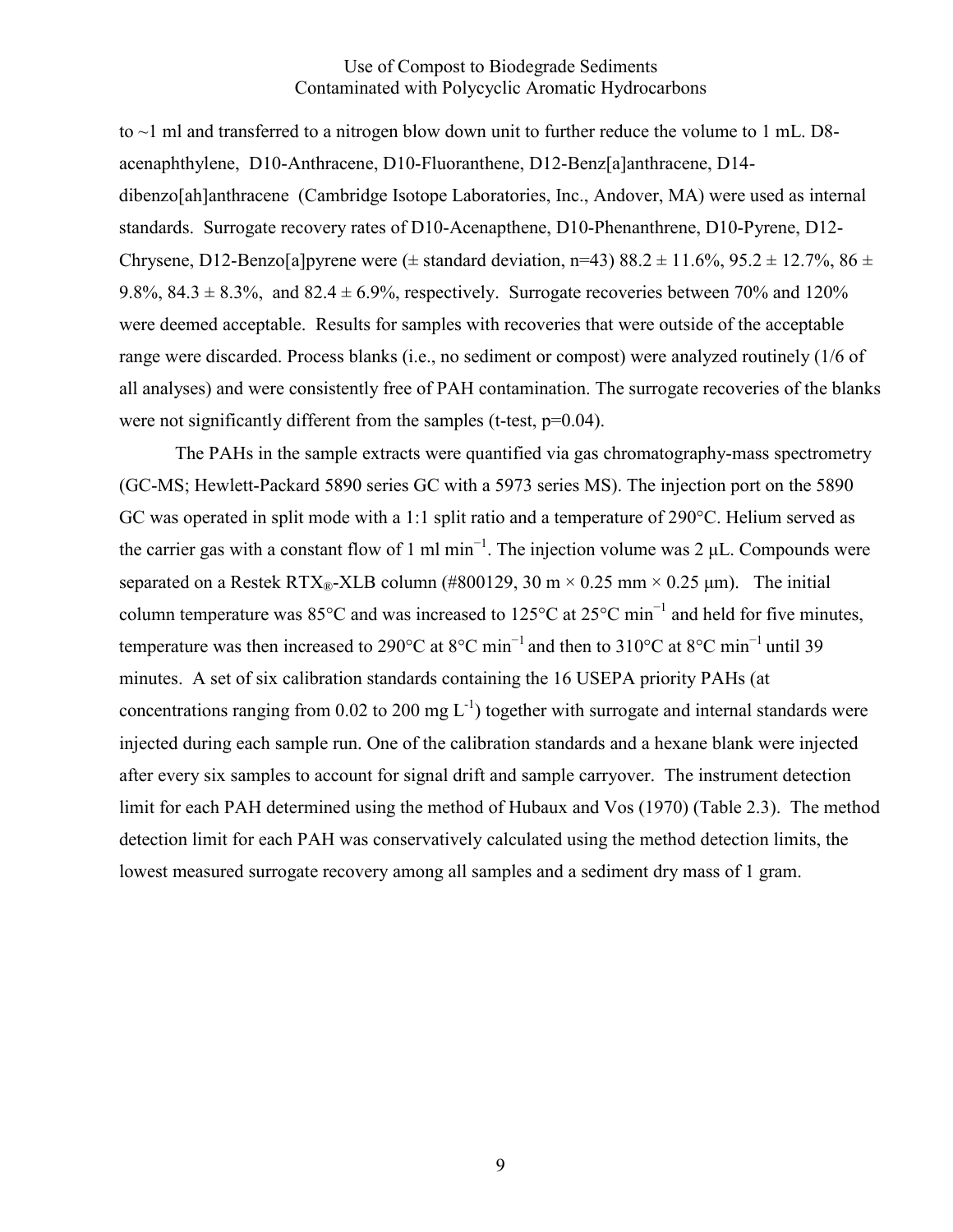|                        |                 | Method      |
|------------------------|-----------------|-------------|
|                        | Instrument      | Detection   |
|                        | Detection Limit | Limit       |
|                        | (mg/L)          | $(\mu g/g)$ |
| acenaphthylene         | 0.123           | 0.054       |
| acenaphthene           | 0.218           | 0.095       |
| fluorene               | 0.175           | 0.076       |
| phenanthrene           | 0.143           | 0.058       |
| anthracene             | 0.142           | 0.057       |
| fluoranthene           | 0.142           | 0.062       |
| pyrene                 | 0.136           | 0.059       |
| benz[a]anthracene      | 0.100           | 0.044       |
| chrysene               | 0.087           | 0.038       |
| benzo[bjk]fluoranthene | 0.296           | 0.130       |
| benzo[a]pyrene         | 0.103           | 0.045       |
| dibenzo[ah]anthracene  | 0.069           | 0.031       |
| indeno[cd123] pyrene   | 0.054           | 0.024       |
| benzo[ghi]perylene     | 0.064           | 0.028       |

Table 2.3 Instrument and method detection limits.

#### *PAH Bioavailability Assay*

PAH bioavailability was determined using a resin-assisted PAH desorption method similar to that of Hawthorne et al., 2002. In this method, an excess of resin beads (Amberlite XAD-2, Supelco, Bellefonte, PA) are incubated with a sediment slurry and the PAHs taken up by the resin serves as a direct measure of the PAHs desorbed from the sediment into the aqueous phase.

First, the resin beads were pre-cleaned by soaking in methanol for 24 hours and the volume of methanol was exchanged four times over this period. The methanol was then changed with a solution of 0.01 M CaCl<sub>2</sub> and 0.01 M NaN<sub>3</sub> ten times to remove the methanol. 1.0-1.1 grams of sediment was added to a clean 100 ml glass centrifuge tube with a PTFE cap and then 30 ml of a solution of 0.01 M CaCl<sub>2</sub> and 0.01 M NaN<sub>3</sub> was added. Then, 100  $\mu$ L of a surrogate standard mixture (D10-Acenapthene, D10-Phenanthrene, D10-Pyrene, D12-Chrysene, D12-Benzo[a]pyrene, each compound at ~10 µg/mL in methanol) was added. Next, 1.5-1.7 g of clean resin was added to each tube and the tubes were incubated on a rotary shaker for up to 14 days at room temperature (21-23°C). At the desired sampling times (i.e., 1, 2 and 14 days), 3 sediment-containing tubes and 1 sediment-free blanks were sacrificed to determine the masses of PAHs taken up by the resin. Then, 2.7 g of  $K_2CO_3$  was added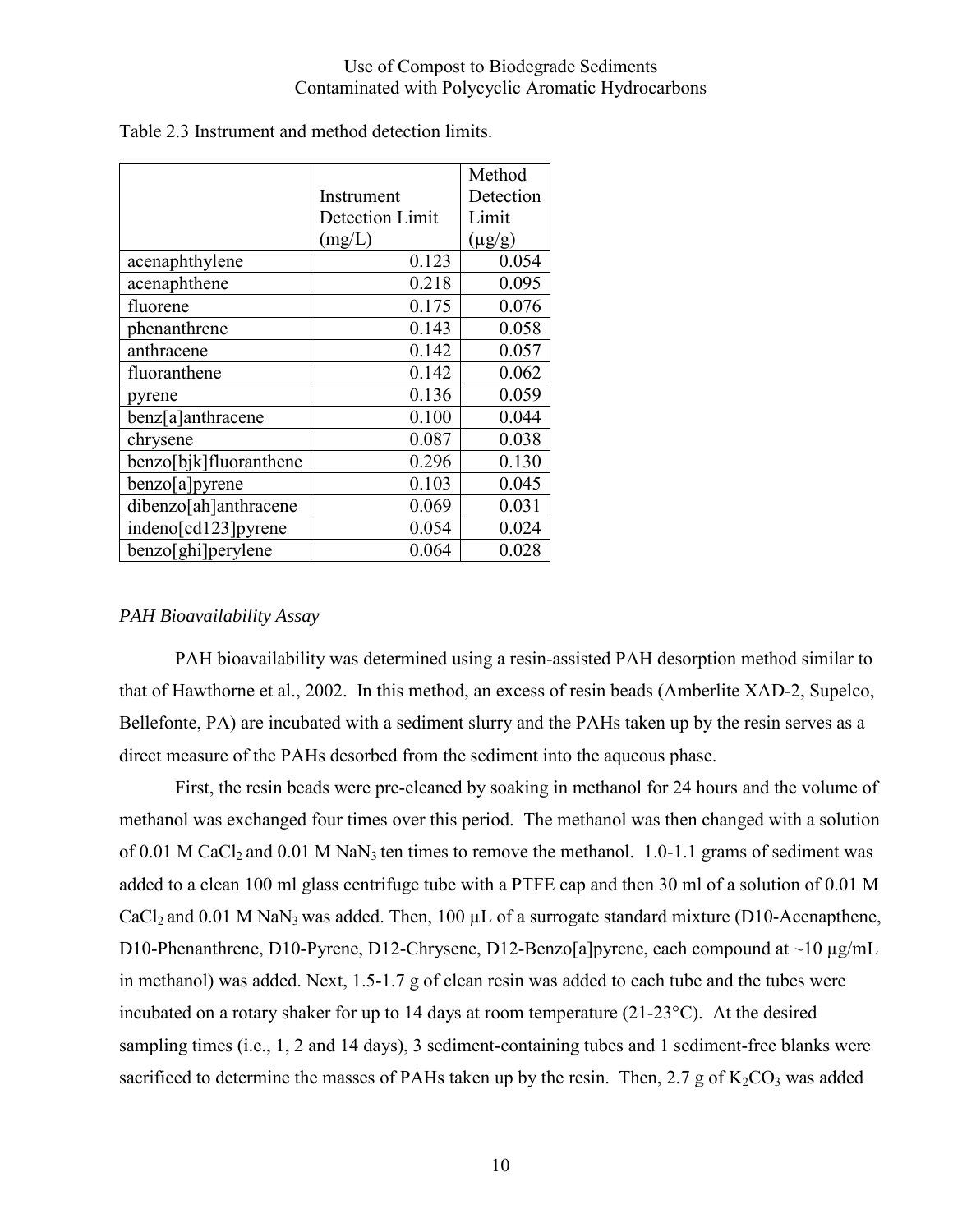to each sacrificed tube to increase the density of the solution so that the beads would float on top of the water column. The samples were then centrifuged at 28000g for 10 minutes. The beads were harvested from each tube by vacuuming with an inverted Pasteur pipette plugged with glass wool.

The beads in the Pasteur pipette were washed with 20 ml of  $0.01$  M CaCl<sub>2</sub> to remove the  $K_2CO_3$ . The beads were dried under a gentle stream of  $N_2$  for approximately five minutes. Then, the PAHs were eluted from the resin by passing 15 ml of 1:1 hexane/acetone followed by 5 ml of dichloromethane through the Pasteur pipette. A rotary evaporator was used to remove the acetone and DCM and to reduce the total sample volume to  $\sim$ 3 ml. Sodium sulfate was added to each vial to remove water from the solvent phase and further  $N_2$  evaporation was used to reduce the volume to  $\sim$ 1 ml before transfer to GC autosampler vials. D8-acenaphthylene, D10-Anthracene, D10- Fluoranthene, D12-Benz[a]anthracene, D14-dibenzo[ah]anthracene (Cambridge Isotope Laboratories, Inc., Andover, MA) in hexane were then added to serve as internal standards. The surrogate recoveries determined using the process blanks were used to correct the PAH masses on the beads from the tubes with sediment. The surrogate recoveries from the blanks were as follows: D10- Acenapthene (64-73%), D10-Phenanthrene (59-78%), D10-Pyrene (63-88%), D12-Chrysene (99- 111%), and D12-Benzo[a]pyrene (87-102%).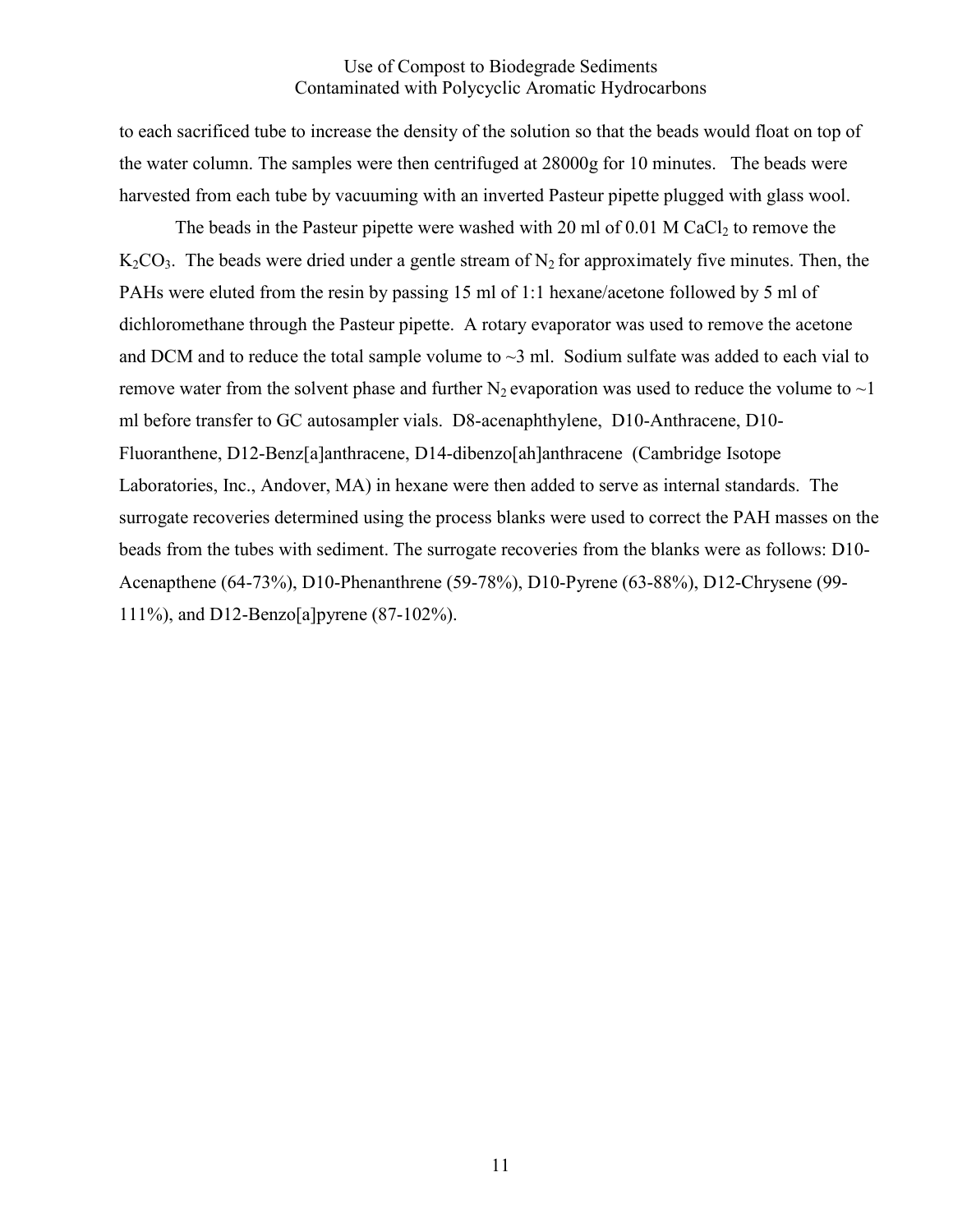## **III. Results and Discussion**

#### *Characterization of PAH-contaminated Sediment*

 The total PAH concentration in the sediment from the pond selected for investigation was 42.6 mg/kg-dry weight (Figure 3.1). This PAH concentration is above the  $85<sup>th</sup>$  percentile for 40 sampled rural and urban lake sediments across the U.S. (Van Metre and Mahler, 2010) but is significantly lower than in sediments contaminated directly as a result of industrial activities (total PAH levels 352-23,600 mg/kg-dry weight, Antizar-ladislao et al. 2004). Of the total PAH mass, 87% was comprised of PAHs with four or more rings, which is relevant because PAHs with four or more rings have degradation rates that are slower and often more limited by mass transfer from the solid phase than two or three ring PAHs (Haritash and Kaushik, 2009; Harms and Bosma, 1996).



error bars represent the standard deviation of the three replicate PAH extractions. PAHs are plotted in order of increasing octanol to water partitioning coefficient.

### *Constant Temperature Composting Experiments*

 All reactors had a significant increase in ash content over the course of composting (t-test, p>0.05, Figure 3.2). Aerobic composting decreases the volatile solids content of the compost primarily by converting organic matter into water vapor and carbon dioxide while leaving the inorganic solids behind (Finstein, 1986). Thus, over the course of a composting trial, the ash content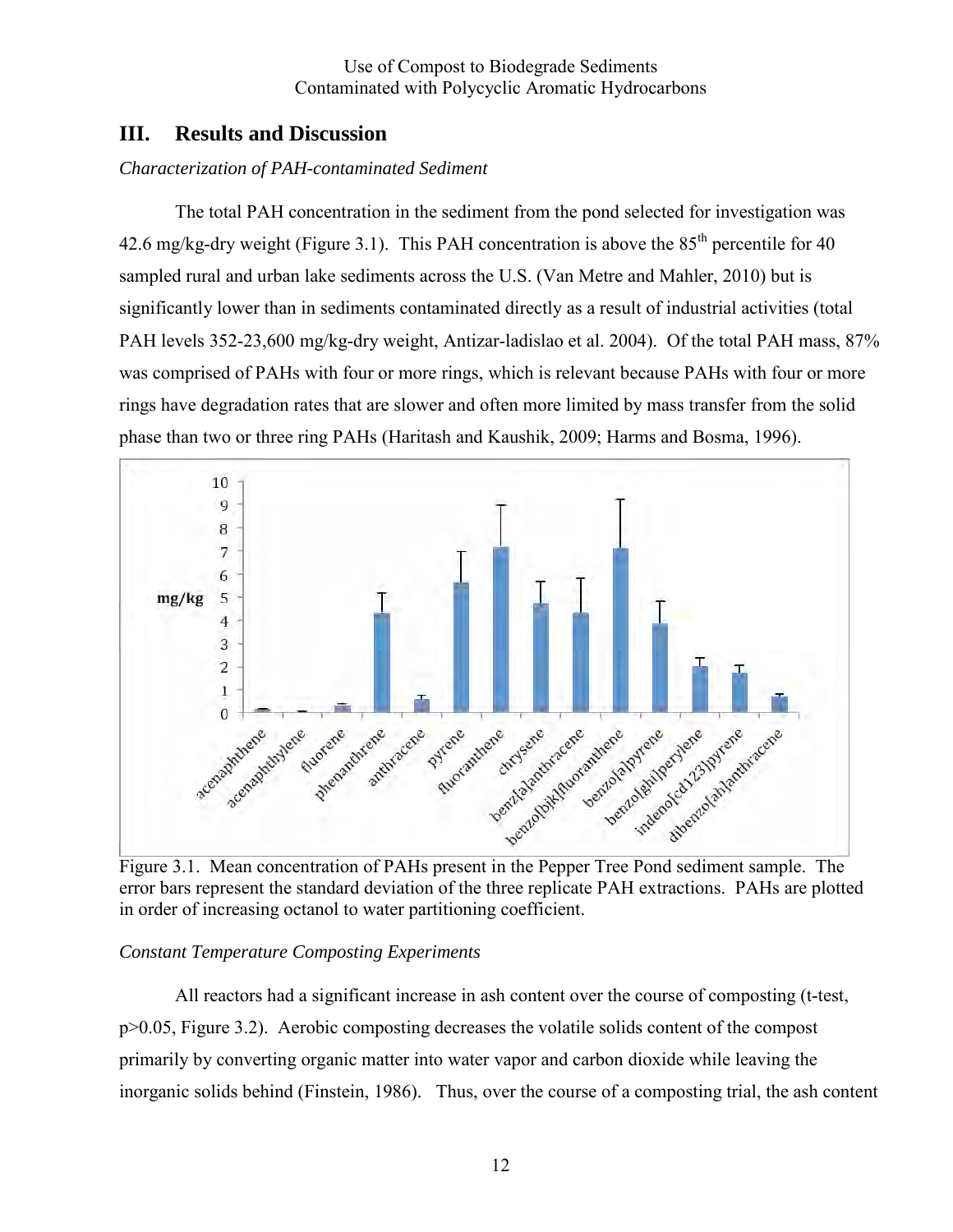should increase. The significant increases in volatile solids for all three sediment to compost ratios is a strong indicator of significant biological activity in the reactors. Six of the thirtysix reactors had moisture contents below 45 percent, likely because of preferential flow paths causing excess drying. These low moisture content reactors were discarded.



Figure 3.2 Ash content normalized to dry mass content of the reactors over sixty days of composting. The error bars represent the standard deviation of triplicate analyses.

 The changes in PAH concentrations during composting in the glass bottle reactors are summarized in Figures 3.3 and 3.4 and Table 3.1. The 75% sediment reactors exhibited significant degradation of only phenanthrene (t-test, p>0.05, Figure 3.3, Table 3.1). The 85% sediment reactors exhibited significant degradation of only fluorene and phenanthrene (t-test, p>0.05, Figure 3.4, Table 3.1). No PAHs with four or more rings were significantly degraded in either the 75% or 85% sediment reactors. The increases in PAH concentrations for PAHs having more than four rings can be explained by error attributable to sample heterogeneity. The 60% sediment reactors were not analyzed due to poor surrogate recoveries during PAH analysis. The samples collected at ten and twenty five days were not analyzed because little biodegradation was noted upon analysis of the samples collected at sixty days of composting.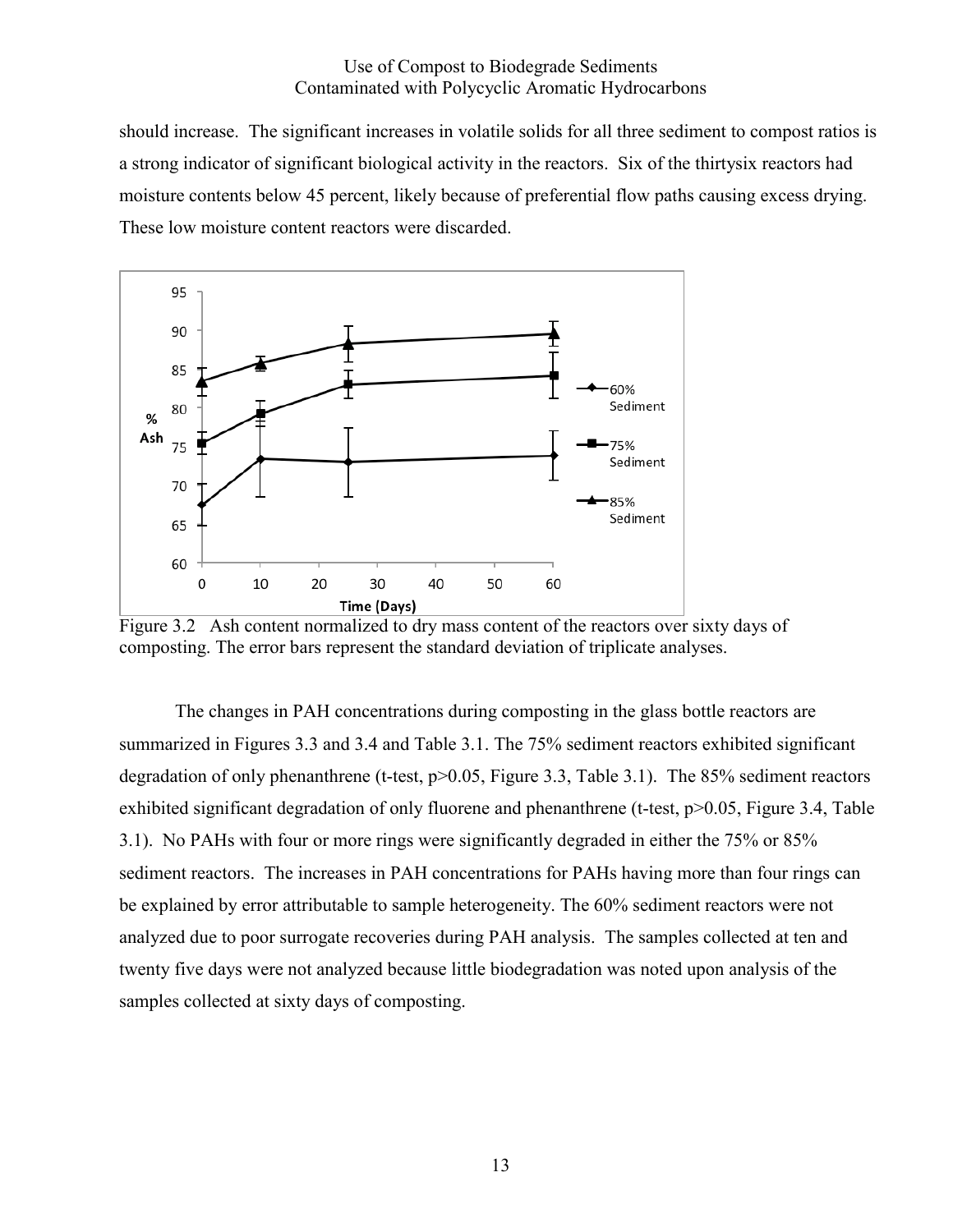Use of Compost to Biodegrade Sediments Contaminated with Polycyclic Aromatic Hydrocarbons



for the 75% sediment mix. The error bars represent standard deviation of three replicate extractions of the same sample.



for the 85% sediment mix. The error bars represent standard deviation of replicate extractions of the same sample.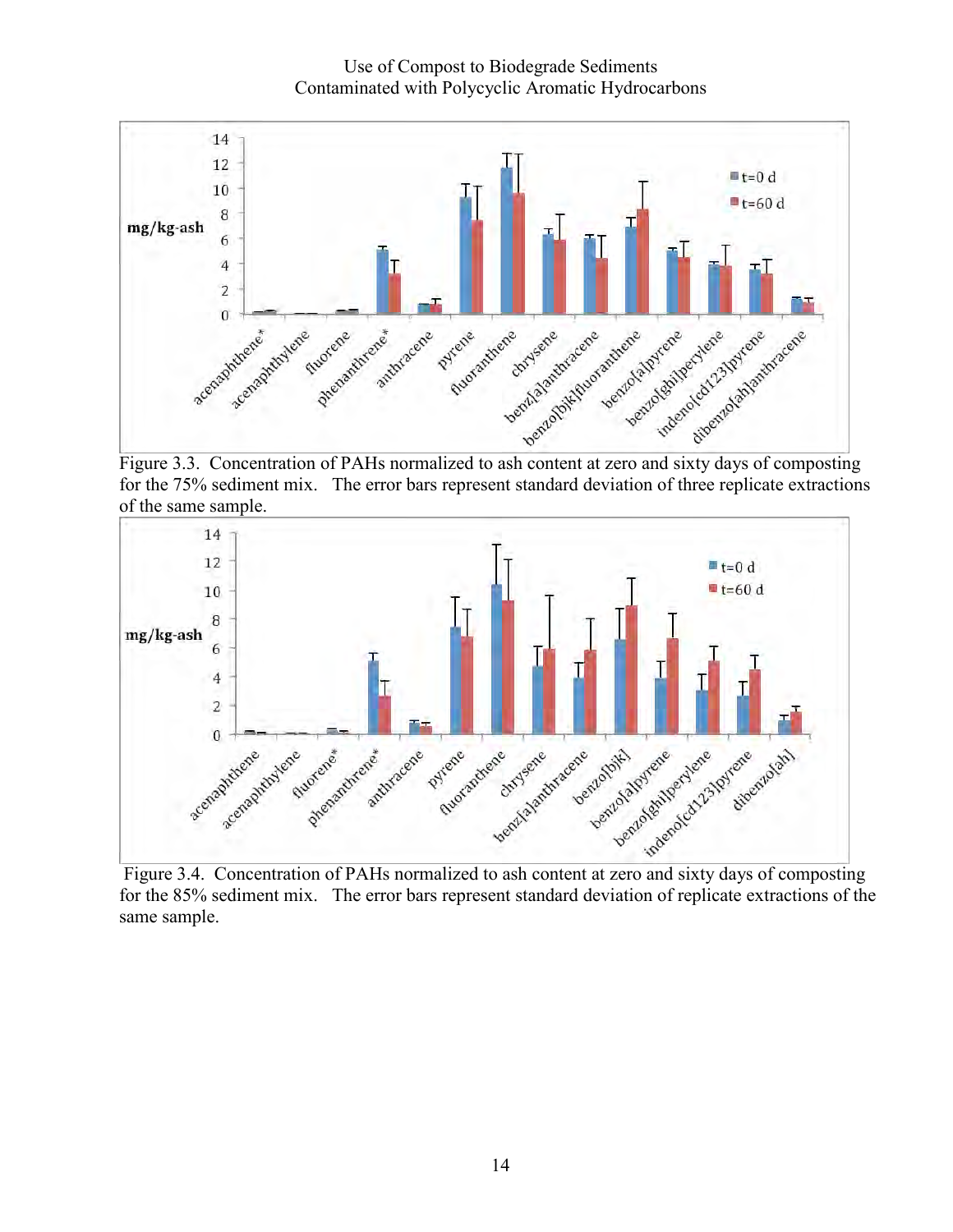| $\frac{1}{2}$          |                   | oncentrations of three |
|------------------------|-------------------|------------------------|
|                        | 75%               | 85%                    |
| <b>PAH</b>             | Sediment          | Sediment               |
|                        | 74.8              | $-51.7$                |
| acenaphthene           | (.28)             | (0.019)                |
|                        | 37.6              | $-2.6$                 |
| acenaphthylene         | $(1E-5)$          | (0.095)                |
|                        | $13.\overline{3}$ | $-67.4*$               |
| fluorene               | (.40)             | (0.035)                |
|                        | $-37.0*$          | $-48.1*$               |
| phenanthrene           | (0.031)           | (0.022)                |
|                        | 1.8               | $-27.2$                |
| anthracene             | (0.95)            | (0.31)                 |
|                        | $-18.8$           | $-9.9$                 |
| pyrene                 | (0.35)            | (0.83)                 |
|                        | $-17.3$           | $-10.7$                |
| fluoranthene           | (0.346)           | (0.85)                 |
|                        | $-7.8$            | 24.9                   |
| chrysene               | (0.21)            | (0.16)                 |
|                        | $-25.9$           | 48.7                   |
| benz[a]anthracene      | (0.71)            | (0.55)                 |
|                        | 20.8              | 35.7                   |
| benzo[bjk]fluoranthene | (0.33)            | (.12)                  |
|                        | $-10.3$           | 70.8                   |
| benzo[a]pyrene         | (0.54)            | (0.044)                |
|                        | $-0.9$            | 65.5                   |
| benzo[ghi]perylene     | (0.26)            | (0.053)                |
|                        | $-9.7$            | 68.1                   |
| indeno[cd123]pyrene    | (0.64)            | (0.039)                |
|                        | $-20.2$           | 68                     |
| dibenzo[ah]anthracene  | (0.97)            | (0.036)                |

Table 3.1. Change in PAH concentrations after 60 days of composting in the glass bottle reactors. The asterisks indicate a statistically significant decrease. The numbers in parenthesis is the p-value of the t-test comparing PAH concentrations of three replicate extractions at time zero and final.

### *Adiabatic Composting Experiments*

Temperature

 All of the reactors exhibited an increase in temperature above baseline (25°C) for a period of ten days. The 60%, 75% and 85% sediment reactors self-heated to maximum temperatures of 39.1°C, 32.9°C and 29.2°C, respectively (Figure 3.5). The 60% sediment reactor reached significantly higher temperatures than both the 75% and 85% reactors (paired t-test, p>0.01) and the 75% sediment reactor had higher temperatures than the 85% sediment reactor (paired t-test, p>0.01. All reactors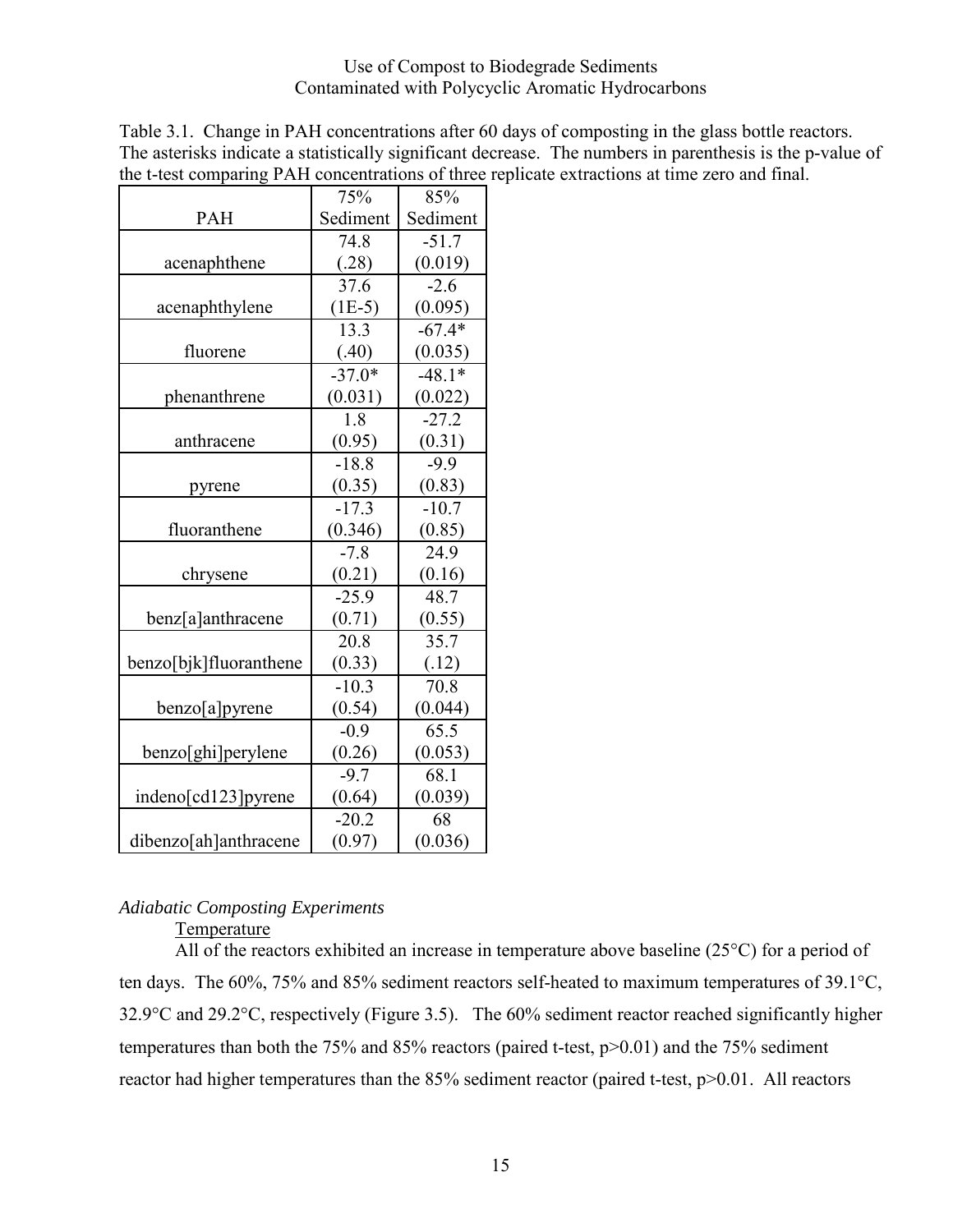approached a baseline temperature of 26-28°C after eight days of composting, indicating most of the readily available organic matter had been utilized by that time. After opening the reactors at ten days for sample collection, all reactors maintained a temperature within 0.25°C of the baseline temperature of 25°C for the remainder of the experiment (Figure 3.5).

 Only the 60% sediment adiabatic reactor entered the mesophilic temperature region. All of the reactors did self-heat to temperatures above baseline, however, indicating biological activity within all the reactors during the first ten days of composting.



Figure 3.5. Temperature of the adiabatic reactors from zero to twenty days of composting. *Carbon Dioxide Evolution* 

 The 60%, 75% and 85% sediment reactors evolved 50%, 43% and 42%, respectively of total initial carbon mass in the reactors as carbon dioxide (Figure 3.6). All three reactors released greater than 50% of their total evolved carbon dioxide during the first ten days of composting. The maximum rates of carbon dioxide evolution was 8.6-10.0% of total C per day from two to four days of composting and the minimum rate of carbon dioxide evolution was 0.21-0.61% of total C per day from days 57 to 90, indicating a decrease in biological activity as composting time progressed.

The carbon evolved from a compost pile is proportional to total microbial activity, i.e. when there are high rates of carbon dioxide evolution there are also high rates of substrate transformation (Hellman et al., 1997, Cook et al. 1997). All three reactors showed measurable and significant carbon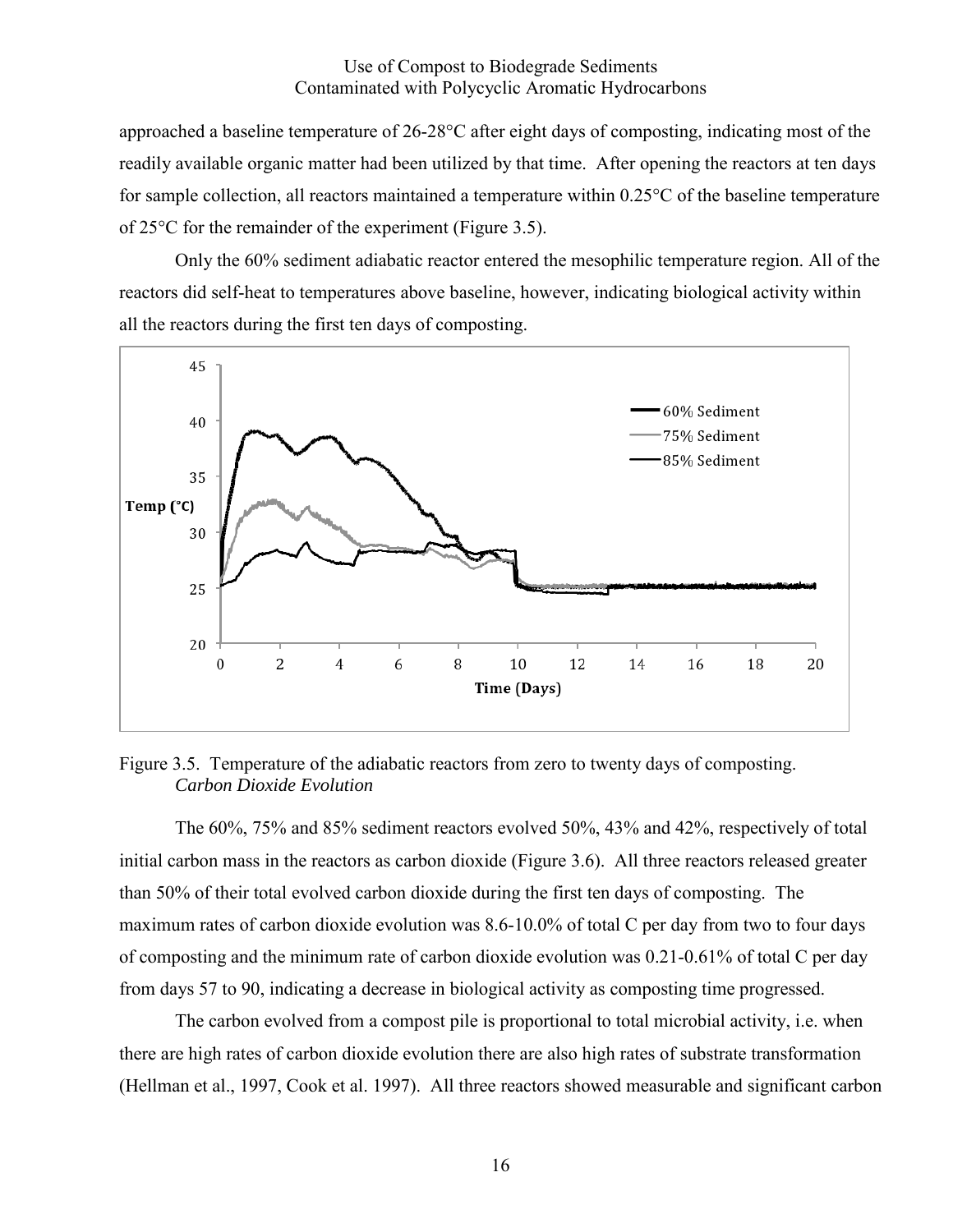dioxide evolution throughout the course of composting, indicating that there was microbial activity and substrate transformation throughout the course of the trial, with higher activity during the initial phase of composting.



Figure 3.6. Carbon dioxide evolved from each adiabatic reactor over ninety days of composting. The evolved carbon dioxide is normalized as cumulative carbon evolved to the total initial mass of carbon present in the reactor.

### Volatile Solids Losses

 The 75% and 85% sediment to compost reactors both had significant increases in percent ash content (7.58% and 6.12% respectively) after ninety days of composting (t-test, p<0.05, Figure 3.7) indicating losses of volatile solids during composting caused by microbial utilization of organic matter. The 60% sediment to compost reactor did not have a significant increase in percent ash content (t-test, p=0.77) but the lack of significant difference can be attributed to large standard deviations owing to high sample heterogeneity. The significant increases in percent ash content in two of the three reactors is a strong indicator of significant biological activity within the compost piles.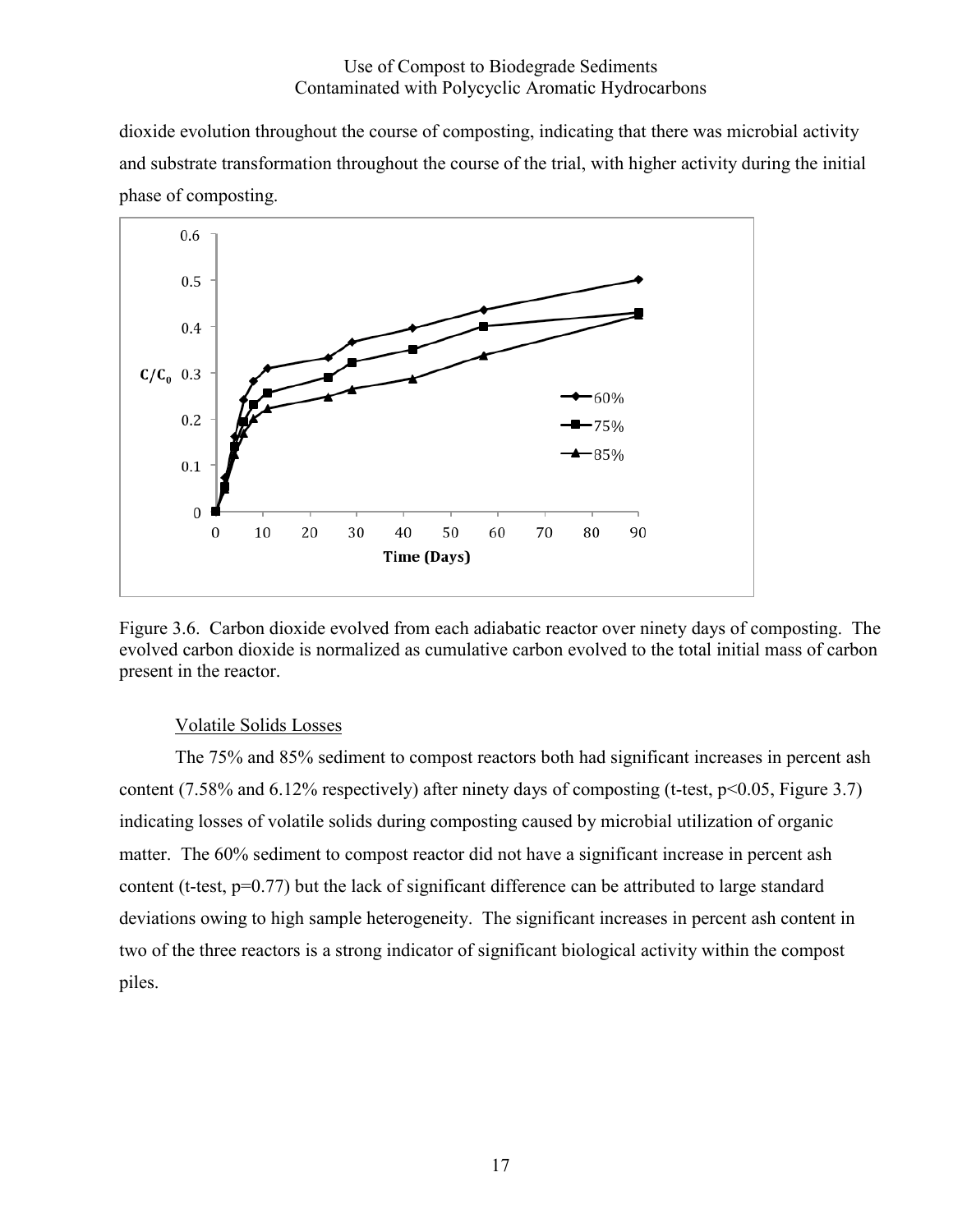



Figure 3.7. Ash content of the variable temperature reactors over ninety days of composting. The error bars express standard deviation among three replicate samples.

#### PAH Levels During Composting

Phenanthrene was the only three ring PAH significantly degraded at the 95% confidence level in all three adiabatic reactors (t-test,p>0.05, Figures 3.8-3.10, Table 3.2). Acenapthene was the only other PAH significantly degraded in the 85% reactor (t-test, p=0.03). There were no significant decreases of any four, five or six ring PAH concentrations at the 95% confidence level in any of the reactors after ninety days of composting  $(p<0.05)$ .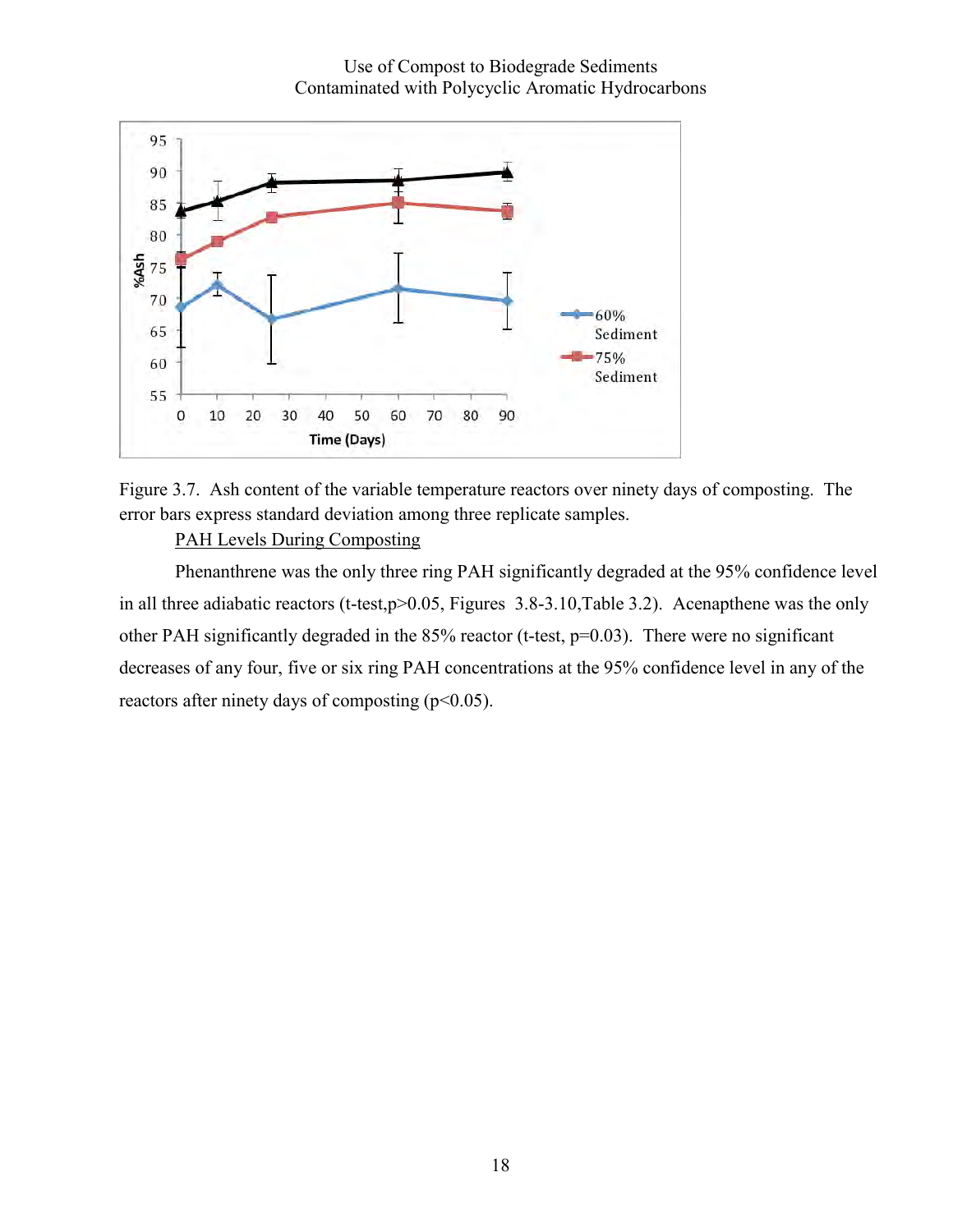| Table 3.2. Percent differences of the individual PAHs concentrations after 90 days of composting. |
|---------------------------------------------------------------------------------------------------|
| The numbers in parenthesis is the p-value of the t-test comparing PAH concentrations of three     |
| replicate extractions at time zero and final.                                                     |

|                        | 60%           | 75%           | 85%           |
|------------------------|---------------|---------------|---------------|
| <b>PAH</b>             | Sediment      | Sediment      | Sediment      |
| acenaphthene           | 17(0.48)      | $-19(0.44)$   | $-23*(0.03)$  |
| acenaphthylene         | $-51(0.24)$   | 14(0.53)      | 7.4(0.64)     |
| fluorene               | $-18(0.35)$   | $-23(0.42)$   | $-27(0.16)$   |
| phenanthrene           | $-41*(0.033)$ | $-20*(0.046)$ | $-21*(0.049)$ |
| anthracene             | $-26(0.43)$   | $-9.8(0.97)$  | 4.4(0.67)     |
| pyrene                 | 16(0.53)      | $-12(0.86)$   | 16(0.19)      |
| fluoranthene           | 28 (0.056)    | $-9.1(0.99)$  | 11(0.13)      |
| chrysene               | $-5.0(0.82)$  | $-8.1(0.94)$  | 5.5(0.52)     |
| benz[a]anthracene      | $-17(0.36)$   | $-7.2(0.96)$  | 14(0.51)      |
| benzo[bjk]fluoranthene | $-15(0.72)$   | $-17(0.78)$   | 7.2(0.58)     |
| benzo[a]pyrene         | $-6.3(0.84)$  | 3.2(0.61)     | 7.6(0.56)     |
| benzo[ghi]perylene     | 11(0.63)      | $-9.2(0.99)$  | 1.5(0.64)     |
| indeno[cd123] pyrene   | 23(0.23)      | $-15(0.71)$   | 5.7(0.52)     |
| dibenzo[ah]anthracene  | 3.2(0.67)     | $-16(0.47)$   | 4.5(0.46)     |



composting.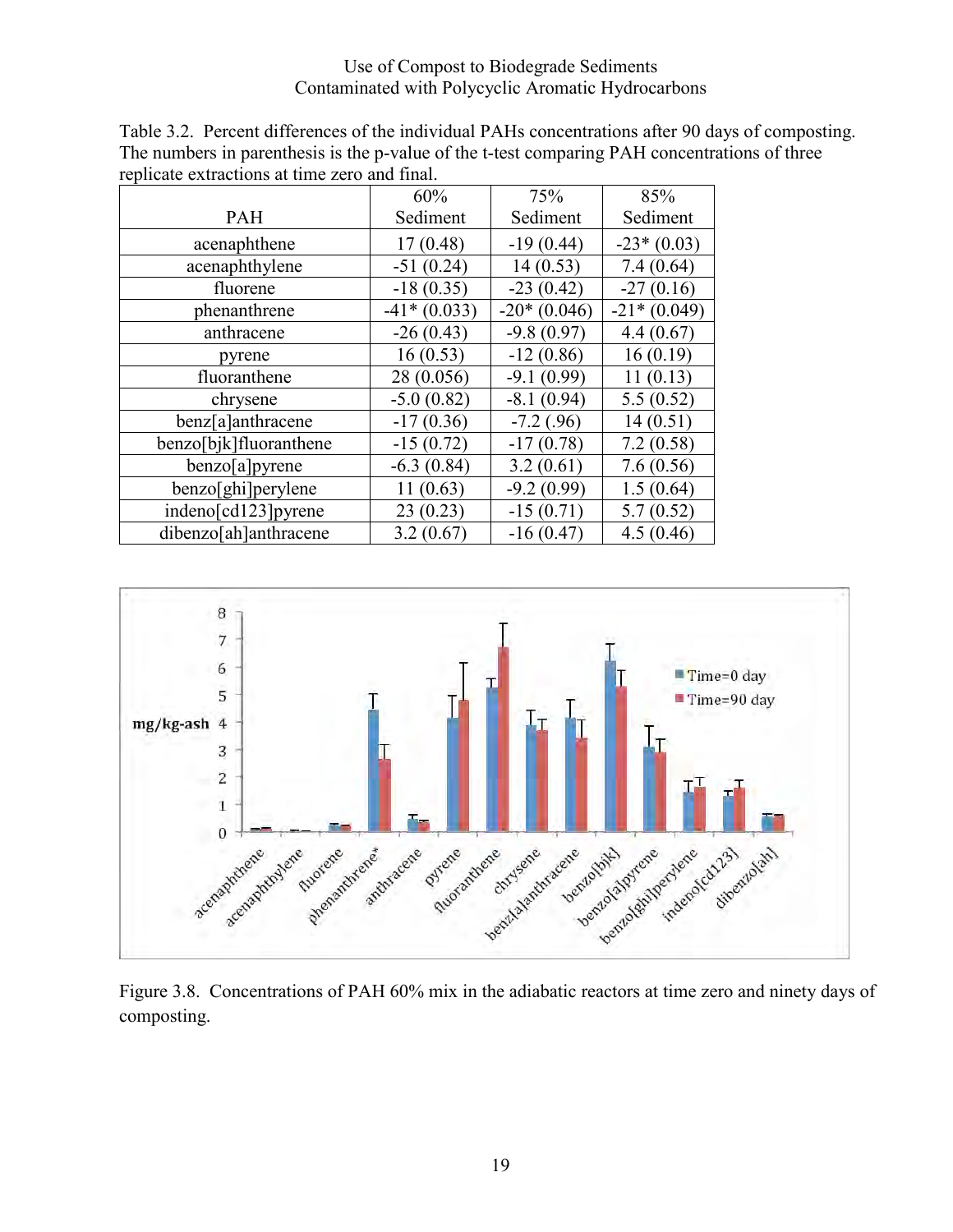Use of Compost to Biodegrade Sediments Contaminated with Polycyclic Aromatic Hydrocarbons



Figure 3.9. Concentrations of PAH 75% mix in the adiabatic reactors at time zero and ninety days of composting.



Figure 3.10. Concentrations of PAH 85% mix in the adiabatic reactors at time zero and ninety days of composting.

#### PAH Bioavailability and Degradation

All PAHs except acenapthylene partitioned from sediment to water over fourteen days of XAD-2 assisted desorption (Figure 3.11). No acenapthylene desorption was observed likely because of its relatively low concentration in the original sediment. The extent of PAH desorption increased with time during the experiment (paired t-test,  $p<0.01$ ). The fraction of PAHs remaining on the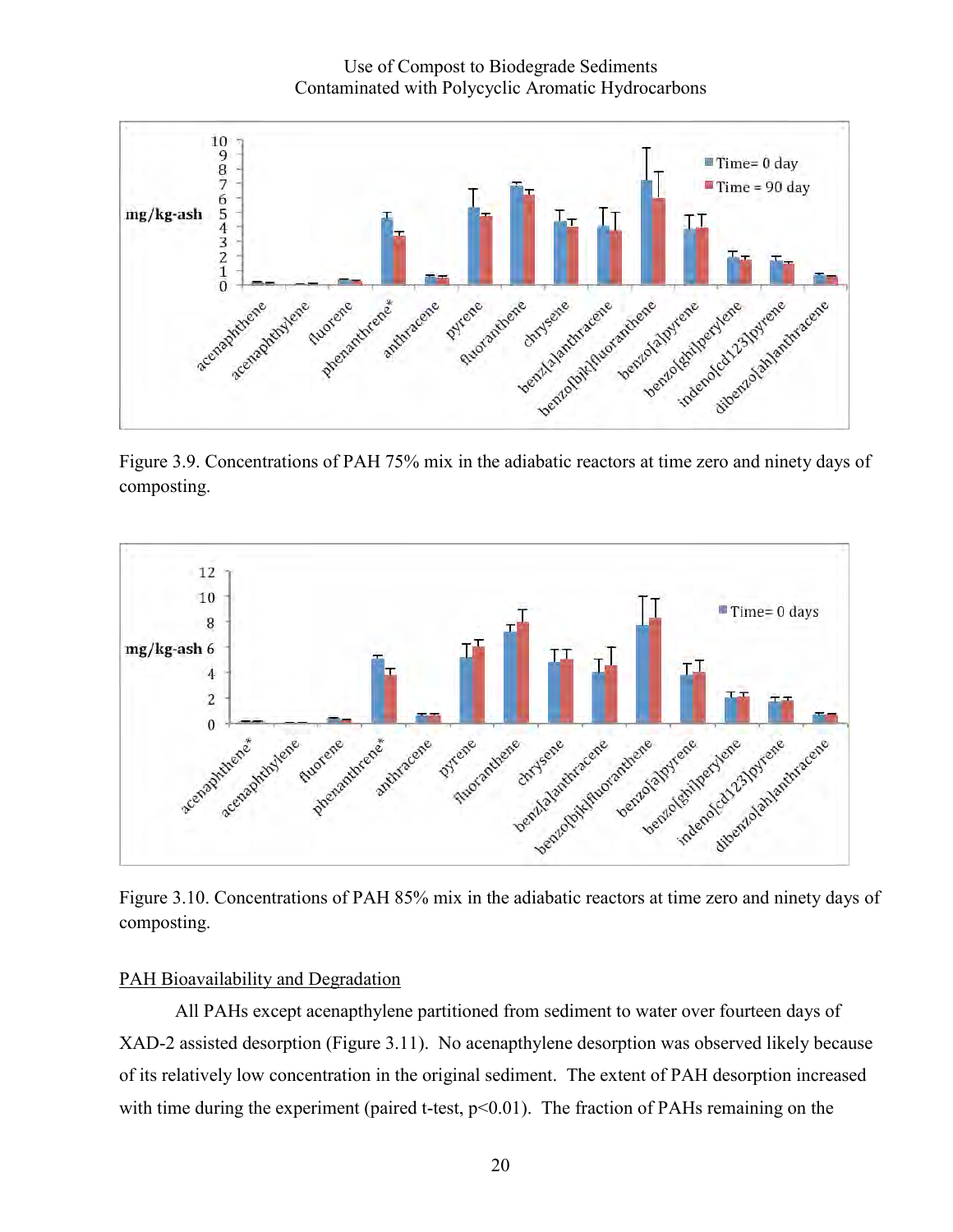sediment at the end of the 14-day incubation period (8% to 85%) generally increased as the octanolwater partitioning coefficient increased. Typically, the results of such desorption or bioavailability studies are analyzed by considering two fractions: 'slow' and 'fast' desorbing. The 'fast' desorbing fractions are defined as those desorbing within 0 to 15 days of XAD-2 assisted desorption and 'slow' desorbing fractions are defined as those desorbing from 15 to 120 days of XAD-2 assisted desorption (Hawthorne et al., 2001, Ghosh et al. 2001).





 The limiting process during bioremediation of PAH-contaminated soil or sediment is considered to be the partitioning of the 'fast-fraction' to the aqueous phase where the PAHs become available for microbial degradation (Hawthorne et al. 2001, Cornelissen et al. 2005, Lei et al. 2004). The 'fast' desorbing fraction has been shown to be a good predictor of the extent of biodegradation during soil or sediment PAH remediation (Talley et al. 2002, Ghosh et. al 2003, Gomez-Lahoz and Ortega-Calvo, 2005). In composting of highly PAH-contaminated soil, it is common for four, five and six ring PAHs to be degraded to a lower extent than two or three ring PAHs. It is also common to observe a recalcitrant fraction for all PAHs (Juhasz et al. 2010, Cajthaml et al. 2002).

However, in our experiments no significant relationship was found between the bioavailability assay of PAHs over any time period and the recalcitrant fraction of PAHs in both the glass bottle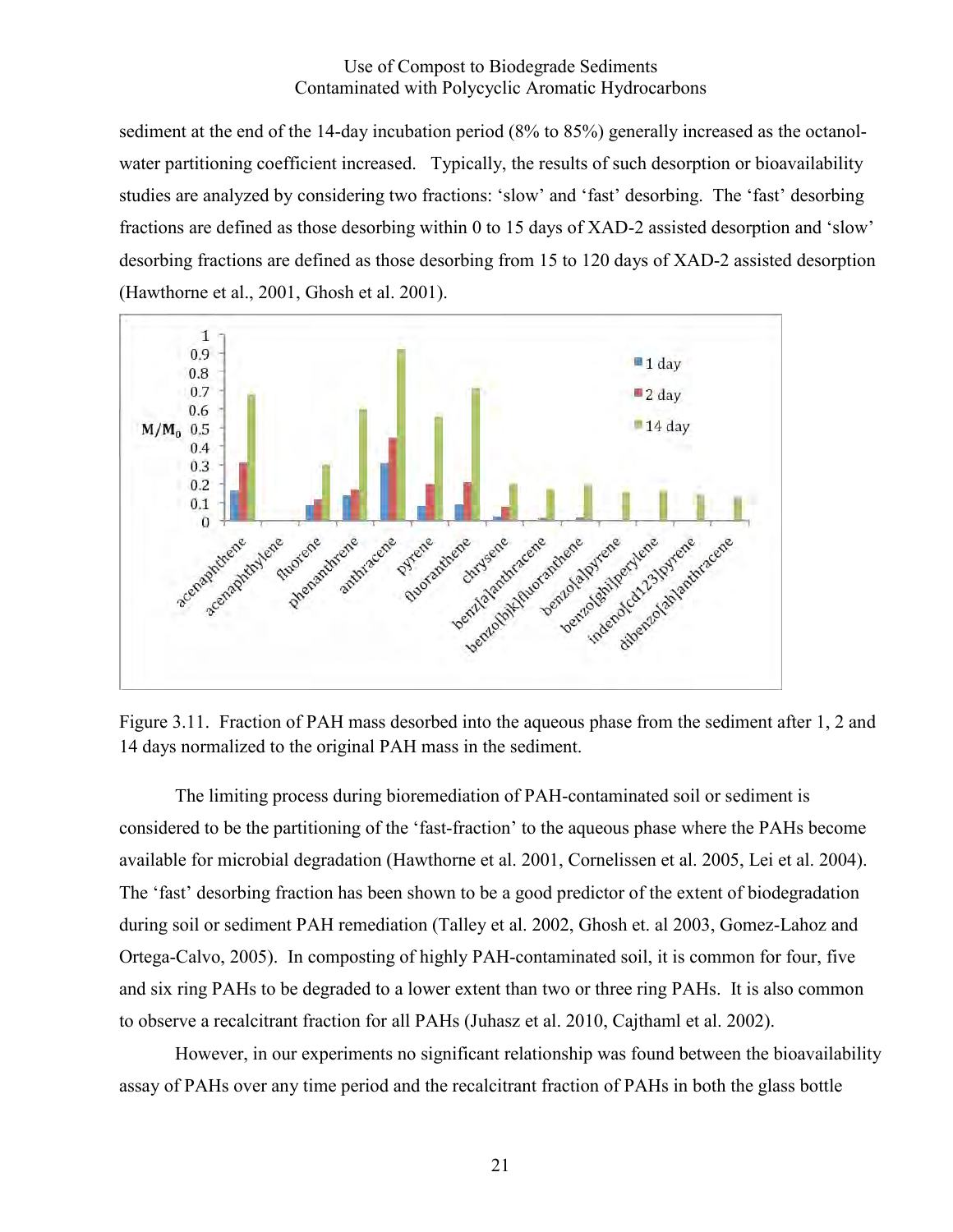reactors and the adiabatic reactors. The lack of PAH biodegradation during our experiments is not likely limited by microbial activity because all reactors had significant biological activity as evidenced by carbon dioxide respiration levels, adiabatic increases in reactor temperature and volatile solid losses. The significant degradation of phenanthrene in all reactors suggests that PAH-degrading microorganisms capable of degrading three-ring PAHs were present. The degradation rate of phenanthrene is similar to the degradation rates of other three ring PAHs (Wammers and Peter, 2005) and partitions similarly to various solid phases as other three ring PAHs (Ghosh et al., 2010). It is likely that phenanthrene was the only 3-ring PAH that was significantly degraded because it was the three-ring PAH present in the sediment at the highest initial concentration and thus potentially had the largest fraction easily available for desorption and subsequent degradation. The four ring PAHs, Pyrene and Fluoranthene, were found to desorb from the sediment at relatively high fractions (56% and 71%) over 14 days indicating a relatively large bioavailable fraction, however no biodegradation of these compounds was noted. The biodegradation of PAHs with greater than four rings can be limited by slower microbial biodegradation kinetics (Wammer and Peters, 2005) and PAH desorption limitations (Ghosh et al., 2010). The lack of biodegradation of four to six ring compounds in this study is likely limited by the absence of bacterial-eukaryotic consortium capable of degrading PAHs with four or more rings.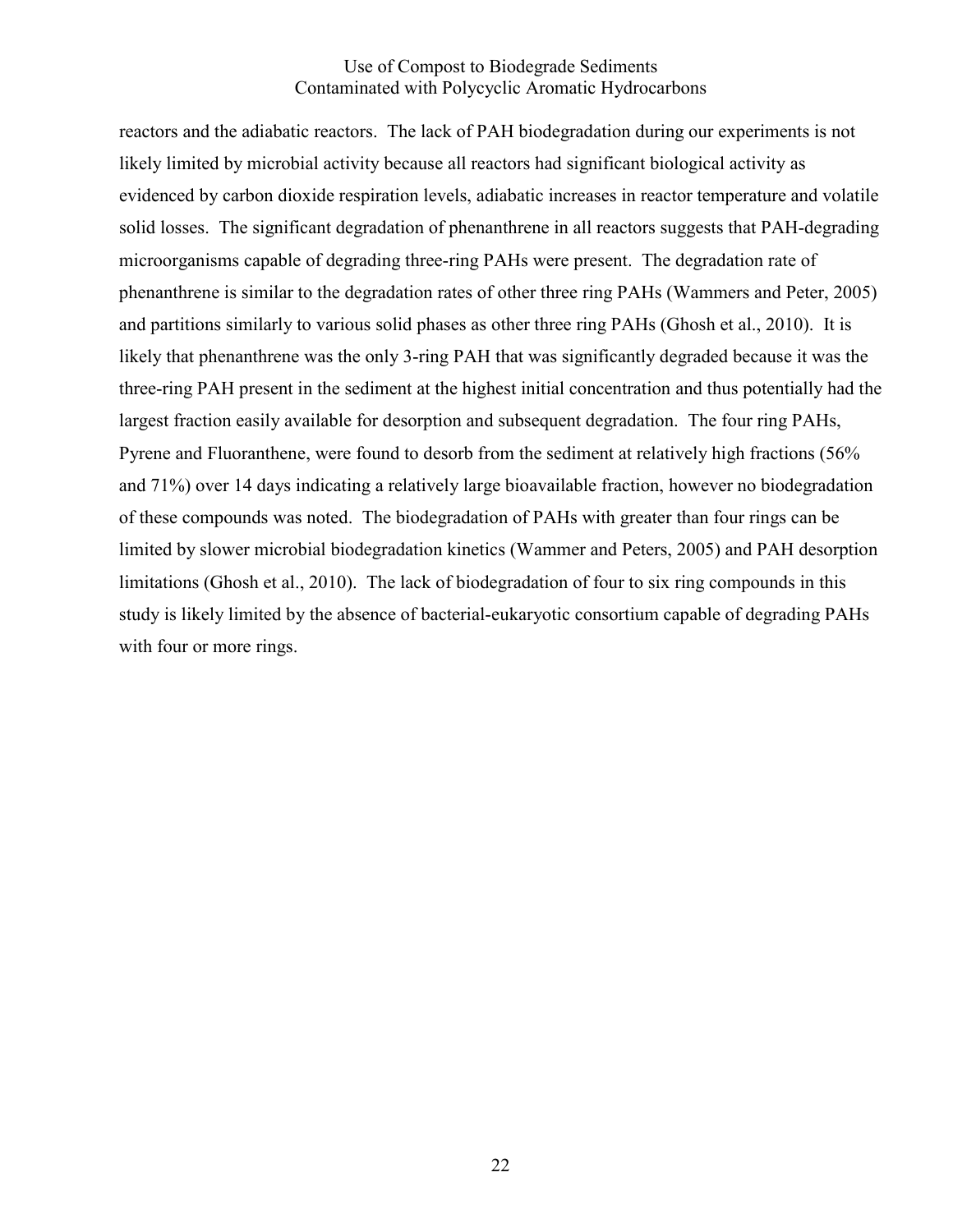## **IV. Conclusions**

Two sets of reactors were developed to simulate the conditions in a composting pile that would favor the biodegradation of PAHs in contaminated stormwater pond sediment. The adiabatic reactors demonstrated effective composting as evidenced by cumulative respired carbon dioxide, natural temperature progression and volatile solid losses. The glass bottle reactors demonstrated effective composting as evidenced by volatile solids losses. All analyzed reactors had small but significant decreases in phenanthrene concentrations over the extent of composting, which indicates PAH biodegradation was not limited by the complete absence of PAH degrading microbes. The PAH bioavailability assay did not effectively predict the extent of PAH bioremediation using compost. Because all PAHs were found to have a small but significant bioavailable fraction, it is likely that the microbial PAH degradation potential for four to six ring PAHs was the limiting factor in PAH biodegradation. Bioremediation of low concentration PAH contaminated stormwater pond sediments using compost was not effective in significantly reducing PAH concentrations using the experimental setup developed for this experiment.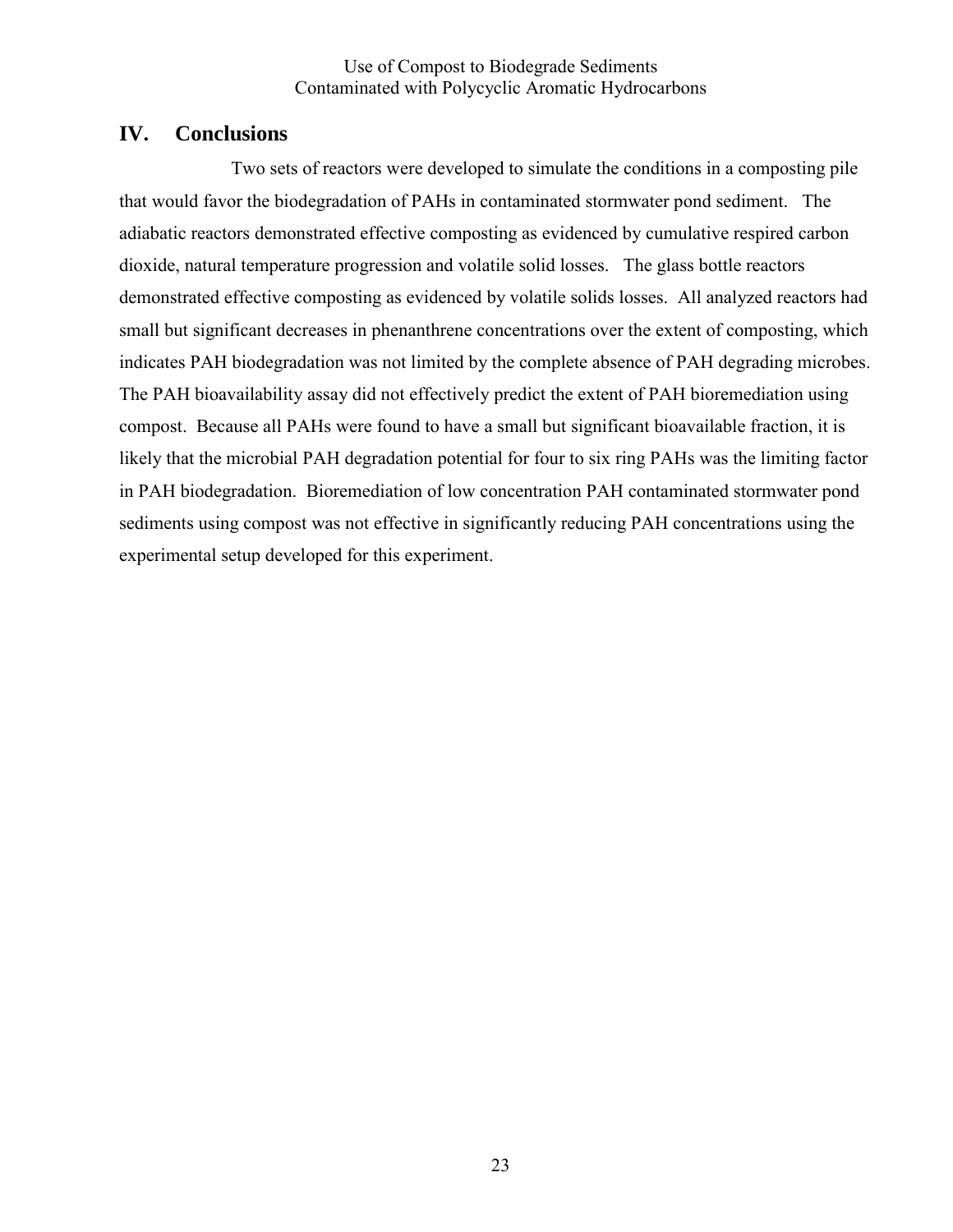## **V. References**

- Accardi-Dey A and Gschwend PM. 2002. Assessing the combined roles of natural organic matter and black carbon as sorbents in sediments. Environ Sci Technol 36(1):21-9.
- Bauer JE and Capone DG. 1988. Effects of co-occurring aromatic hydrocarbons on degradation of individual polycyclic aromatic hydrocarbons in marine sediment slurries. Appl Environ Microbiol 54(7):1649-55.
- Bouchez M, Blanchet D, Bardin V, Haeseler F, Vandecasteele J. 1999. Efficiency of defined strains and of soil consortia in the biodegradation of polycyclic aromatic hydrocarbon (PAH) mixtures. Biodegradation 10(6):429-35.
- Cajthaml T, Bhatt M, Å a $\AA$ jek V, Mat $\AA$ j $\AA^-$ V. 2002. Bioremediation of PAH-contaminated soil by composting: A case study. Folia Microbiol (Praha) 47:696-700.
- Cook B, Bloom P, Halbach T. 1994. A method for determining the ultimate fate of synthetic chemicals during composting. Compost Science and Utilization Winter:42-50.
- Cook BD, Bloom PR, Halbach TR. 1997. Fate of a polyacrylate polymer during composting of simulated municipal solid waste. J Environ Qual 26(May-June):618-625.
- Cornelissen G, Gustafsson O, Bucheli TD, Jonker MT, Koelmans AA, van Noort PC. 2005. Extensive sorption of organic compounds to black carbon, coal, and kerogen in sediments and soils: Mechanisms and consequences for distribution, bioaccumulation, and biodegradation. Environ Sci Technol 39(18):6881-95.
- Finstein MS, Miller FC, Strom PF. 1986. Monitoring and evaluating composting process performance. Journal (Water Pollution Control Federation) 58(4):pp. 272-278.
- Ghosh U, Talley JW, Luthy RG. 2001. Particle-scale investigation of PAH desorption kinetics and thermodynamics from sediment. Environ Sci Technol 35(17):3468-75.
- Gionfriddo P and Bergstrom D. 2008. Pond evalutions prepared for the City of White Bear Lake. Report by Braun Intertec.
- Gomez-Lahoz C and Ortega-Calvo J. 2005. Effect of slow desorption on the kinetics of biodegradation of polycyclic aromatic hydrocarbons. Environ Sci Technol 39(22):8776-83.
- Haritash AK and Kaushik CP. 2009. Biodegradation aspects of polycyclic aromatic hydrocarbons (PAHs): A review. J Hazard Mater 169(1-3):1-15.
- Harms H and Bosma TNP. 1997. Mass transfer limitation of microbial growth and pollutant degradation. Journal of Industrial Microbiology and Biotechnology 18(2):97-105.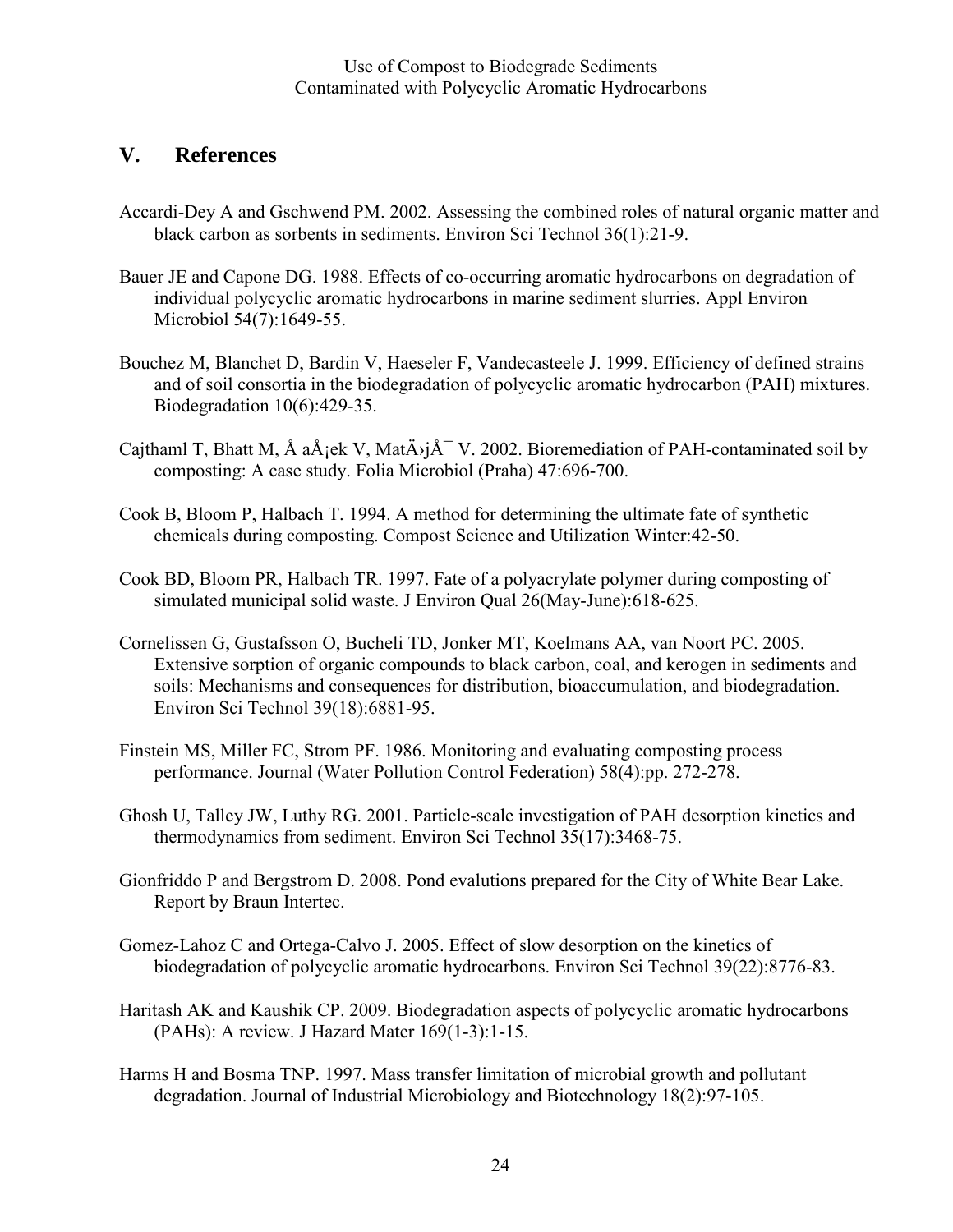Haug RT. 1993. The practical handbook of compost engineering. Boca Raton: Lewis Publishers.

- Hawthorne SB, Poppendieck DG, Grabanski CB, Loehr RC. 2002. Comparing PAH availability from manufactured gas plant soils and sediments with chemical and biological tests. 1. PAH release during water desorption and supercritical carbon dioxide extraction. Environmental Science & Technology 36(22):4795-803.
- Hawthorne SB, Poppendieck DG, Grabanski CB, Loehr RC. 2001. PAH release during water desorption, supercritical carbon dioxide extraction, and field bioremediation. Environmental Science & Technology 35(22):4577-83.
- Hellmann B, Zelles L, Palojarvi A, Bai Q. 1997. Emission of climate-relevant trace gases and succession of microbial communities during open-windrow composting. Appl Environ Microbiol 63(3):1011-8.
- Herrmann RF and Shann JF. 1997. Microbial community changes during the composting of municipal solid waste. Microb Ecol 33:78-85.
- Hofrichter M. 2002. Review: Lignin conversion by manganese peroxidase (MnP). Enzyme Microb Technol 30(4):454-66.
- Juhasz AL, Smith E, Waller N, Stewart R, Weber J. 2010. Bioavailability of residual polycyclic aromatic hydrocarbons following enhanced natural attenuation of creosote-contaminated soil. Environ Pollut 158(2):585-91.
- Kästner M and Mahro B. 1996. Microbial degradation of polycyclic aromatic hydrocarbons in soils affected by the organic matrix of compost. Appl Microbiol Biotechnol 44:668-75.
- Lau KL, Tsang YY, Chiu SW. 2003. Use of spent mushroom compost to bioremediate PAHcontaminated samples. Chemosphere 52(9):1539-46.
- Lohmann R, MacFarlane JK, Gschwend PM. 2005. Importance of black carbon to sorption of native PAHs, PCBs, and PCDDs in boston and new york harbor sediments. Environmental Science & Technology 39(1):141-8.
- Loick N, Hobbs PJ, Hale MDC, Jones DL. 2009. Bioremediation of poly-aromatic hydrocarbon (PAH)-contaminated soil by composting. Crit Rev Environ Sci Technol 39(4):271.
- McKinley VL and Vestal JR. 1985. Physical and chemical correlates of microbial activity and biomass in composting municipal sewage sludge. Appl Environ Microbiol 50(6):1395-403.
- Oleszczuk P. 2009. Application of three methods used for the evaluation of polycyclic aromatic hydrocarbons (PAHs) bioaccessibility for sewage sludge composting. Bioresour Technol 100(1):413-20.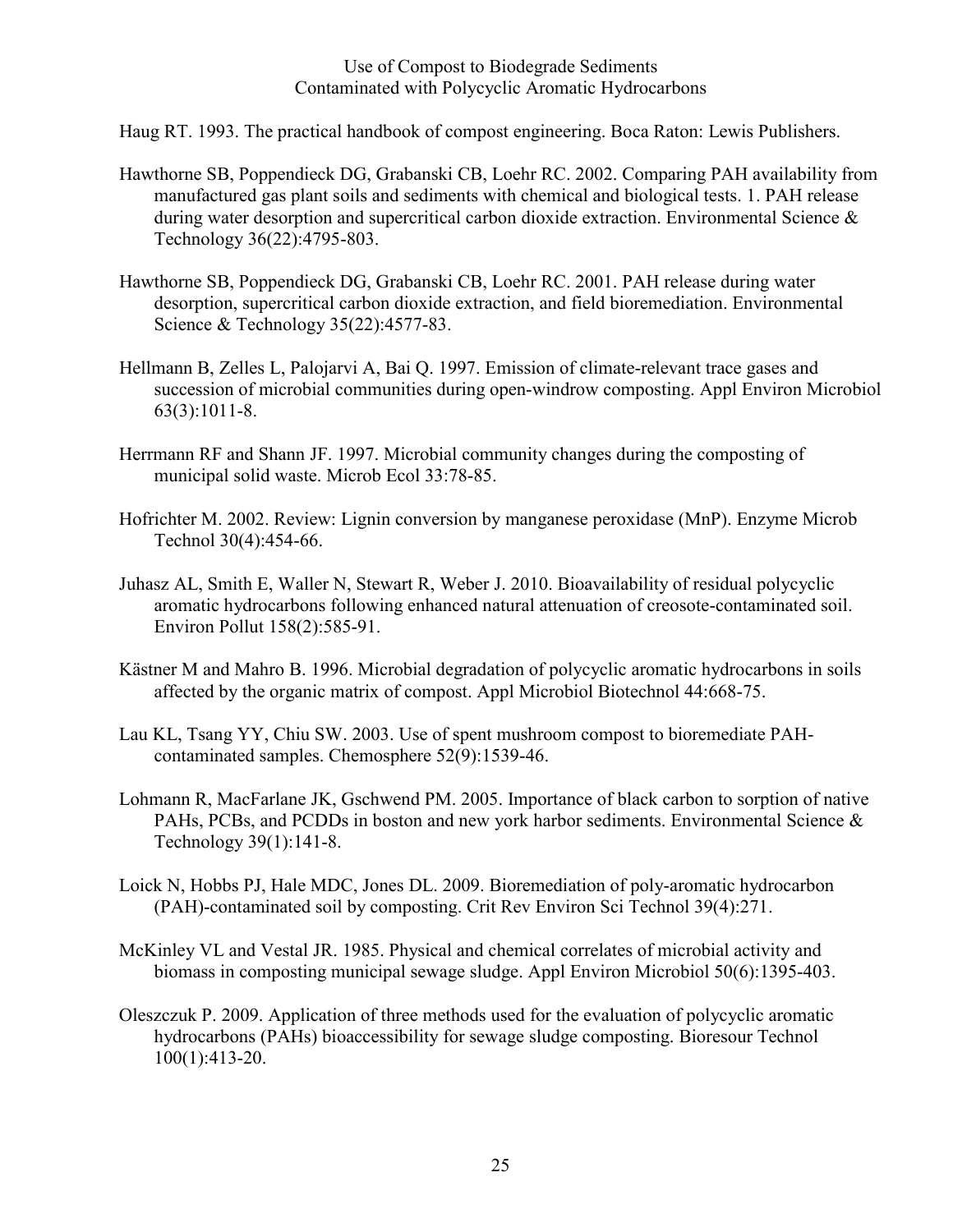- Oleszczuk P. 2007. Investigation of potentially bioavailable and sequestrated forms of polycyclic aromatic hydrocarbons during sewage sludge composting. Chemosphere 70(2):288-97.
- Poulsen TG and Bester K. 2010. Organic micropollutant degradation in sewage sludge during composting under thermophilic conditions. Environ Sci Technol 44(13):5086-91.
- Rothermich MM, Hayes LA, Lovley DR. 2002. Anaerobic, sulfate-dependent degradation of polycyclic aromatic hydrocarbons in petroleum-contaminated harbor sediment. Environmental Science & Technology 36(22):4811-7.
- Schmidt MWI and Noack AG. 2000. Black carbon in soils and sediments: Analysis, distribution, implications, and current challenges. Global Biogeochem Cycles 14(3):777-93.
- Schwarzenbach RP, Gschwend PM, Imboden DM. 1993. Environmental organic chemistry. New York: J. Wiley.
- Talley JW, Ghosh U, Tucker SG, Furey JS, Luthy RG. 2002. Particle-scale understanding of the bioavailability of PAHs in sediment. Environ Sci Technol 36(3):477-83.
- Van Metre PC and Mahler BJ. 2010. Contribution of PAHs from coal–tar pavement sealcoat and other sources to 40 U.S. lakes. Sci Total Environ 409(2):334-44.
- Wammer KH and Peters CA. 2005. Polycyclic aromatic hydrocarbon biodegradation rates: $\hat{a}\in\%$  A structure-based study. Environmental Science & Technology 39(8):2571-8.
- Weaver RW and Soil Science Society of America. 1994. Methods of soil analysis. Madison, Wis., USA: Soil Science Society of America.
- Weissenfels WD, Klewer H, Langhoff J. 1992. Adsorption of polycyclic aromatic hydrocarbons (PAHs) by soil particles: Influence on biodegradability and biotoxicity. Appl Microbiol Biotechnol 36:689-96.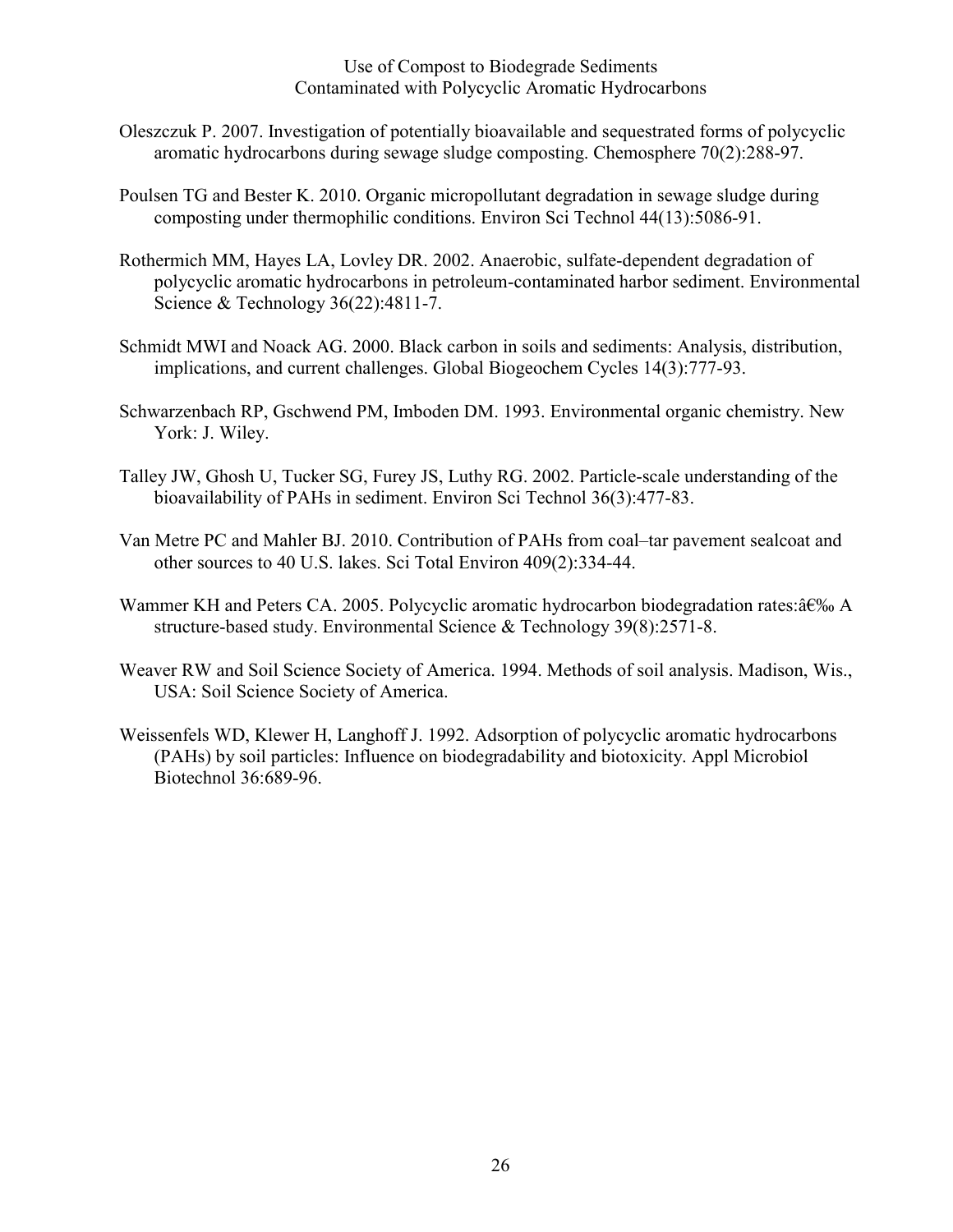# **Appendix: Summary of Concentration data**

|                        |      | sediment |
|------------------------|------|----------|
|                        | PAH  | (st dev) |
| acenaphthene           | 0.16 | 0.02     |
| acenaphthylene         | 0.05 | 0.01     |
| fluorene               | 0.32 | 0.07     |
| phenanthrene           | 4.33 | 0.85     |
| anthracene             | 0.60 | 0.16     |
| pyrene                 | 5.64 | 1.32     |
| fluoranthene           | 7.16 | 1.79     |
| chrysene               | 4.72 | 0.95     |
| benz[a]anthracene      | 4.30 | 1.49     |
| benzo[bjk]fluoranthene | 7.12 | 2.10     |
| benzo[a]pyrene         | 3.85 | 0.98     |
| benzo[ghi]perylene     | 2.01 | 0.36     |
| indeno[cd123]pyrene    | 1.72 | 0.32     |
| dibenzo[ah]anthracene  | 0.68 | 0.13     |

Table A.1. Concentrations of PAHs in the un-amended sediment (mg/kg-dry)

|                        | 1 day | 2 day | 14 day |
|------------------------|-------|-------|--------|
| acenaphthene           | 0.00  | 0.00  | 0.00   |
| acenaphthylene         | 0.03  | 0.05  | 0.11   |
| fluorene               | 0.03  | 0.04  | 0.10   |
| phenanthrene           | 0.61  | 0.73  | 2.60   |
| anthracene             | 0.19  | 0.27  | 0.55   |
| pyrene                 | 0.66  | 1.52  | 5.10   |
| fluoranthene           | 0.47  | 1.13  | 3.16   |
| chrysene               | 0.02  | 0.08  | 0.73   |
| benz[a]anthracene      | 0.12  | 0.36  | 0.96   |
| benzo[bjk]fluoranthene | 0.04  | 0.17  | 1.40   |
| benzo[a]pyrene         | 0.00  | 0.02  | 0.61   |
| benzo[ghi]perylene     | 0.00  | 0.00  | 0.09   |
| indeno[cd123]pyrene    | 0.00  | 0.00  | 0.25   |
| dibenzo[ah]anthracene  | 0.00  | 0.00  | 0.33   |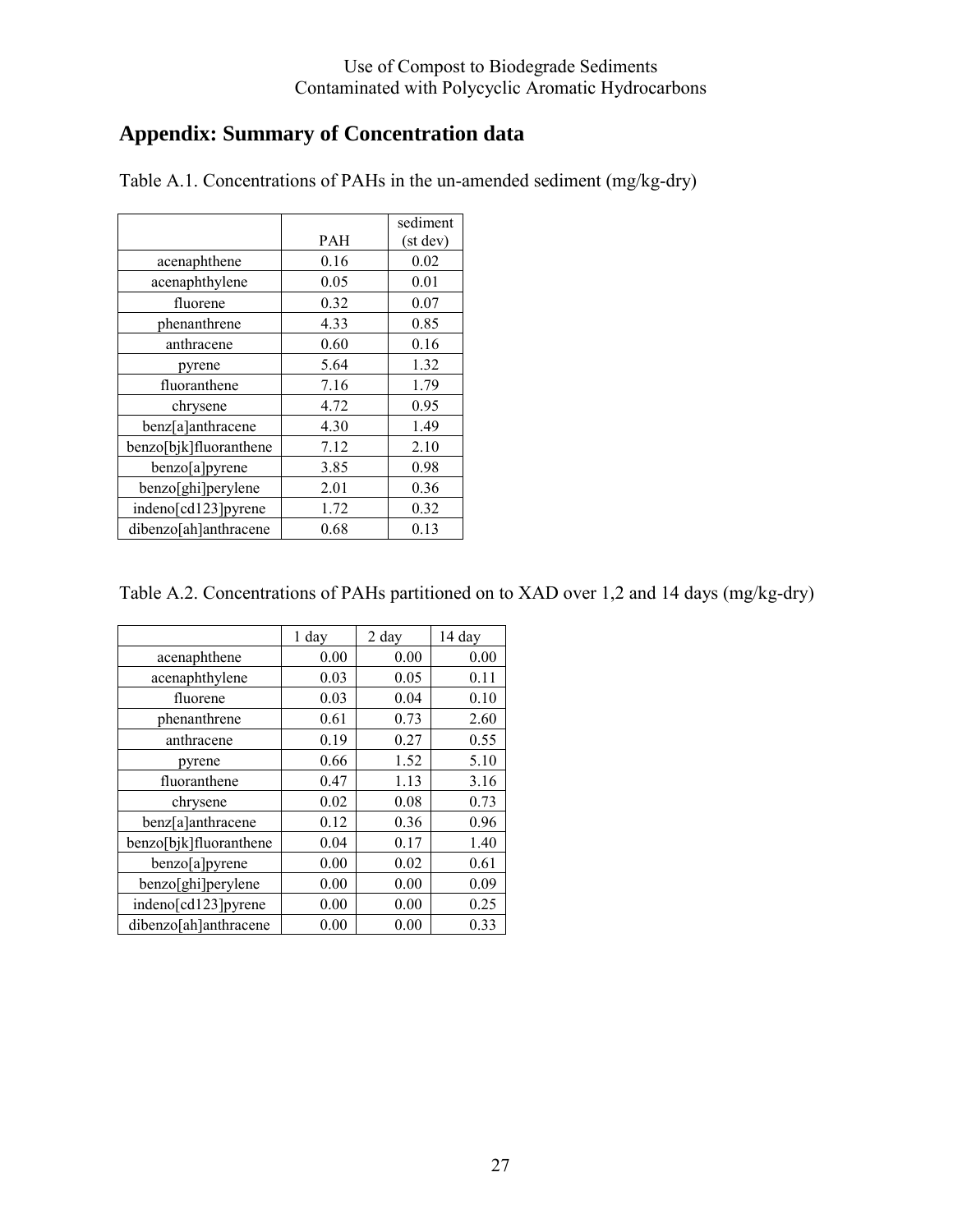|                        |          |           | Standard         | Standard  |
|------------------------|----------|-----------|------------------|-----------|
|                        | $Time=0$ | $Time=60$ | Deviation        | Deviation |
|                        | day      | day       | day <sub>0</sub> | day 60    |
| acenaphthene           | 0.16     | 0.08      | 0.04             | 0.05      |
| acenaphthylene         | 0.04     | 0.04      | 0.02             | 0.01      |
| fluorene               | 0.29     | 0.09      | 0.06             | 0.09      |
| phenanthrene           | 5.11     | 2.65      | 0.50             | 1.04      |
| anthracene             | 0.79     | 0.57      | 0.15             | 0.22      |
| pyrene                 | 7.51     | 6.77      | 2.01             | 1.93      |
| fluoranthene           | 10.41    | 9.30      | 2.75             | 2.82      |
| chrysene               | 4.75     | 5.93      | 1.34             | 3.72      |
| benz[a]anthracene      | 3.96     | 5.89      | 0.98             | 2.11      |
| benzo[bjk]fluoranthene | 6.60     | 8.95      | 2.12             | 1.87      |
| benzo[a]pyrene         | 3.92     | 6.69      | 1.11             | 1.71      |
| benzo[ghi]perylene     | 3.08     | 5.10      | 1.11             | 0.99      |
| indeno[cd123]pyrene    | 2.67     | 4.49      | 0.97             | 0.95      |
| dibenzo[ah]anthracene  | 0.93     | 1.57      | 0.39             | 0.36      |

Table A.3. Concentrations of PAHs for the 75% sediment glass bottle reactor. (mg/kg-ash)

## Table A.4. Concentrations of PAHs for the 85% sediment glass bottle reactor. (mg/kg-ash)

|                        | $time=0$<br>day | $time=60$<br>day | standard<br>deviation<br>day 0 | standard<br>deviation<br>day 60 |
|------------------------|-----------------|------------------|--------------------------------|---------------------------------|
| acenaphthene           | 0.16            | 0.08             | 0.04                           | 0.05                            |
| acenaphthylene         | 0.04            | 0.04             | 0.02                           | 0.01                            |
| fluorene               | 0.29            | 0.09             | 0.06                           | 0.09                            |
| phenanthrene           | 5.11            | 2.65             | 0.50                           | 1.04                            |
| anthracene             | 0.79            | 0.57             | 0.15                           | 0.22                            |
| pyrene                 | 7.51            | 6.77             | 2.01                           | 1.93                            |
| fluoranthene           | 10.41           | 9.30             | 2.75                           | 2.82                            |
| chrysene               | 4.75            | 5.93             | 1.34                           | 3.72                            |
| benz[a]anthracene      | 3.96            | 5.89             | 0.98                           | 2.11                            |
| benzo[bjk]fluoranthene | 6.60            | 8.95             | 2.12                           | 1.87                            |
| benzo[a]pyrene         | 3.92            | 6.69             | 1.11                           | 1.71                            |
| benzo[ghi]perylene     | 3.08            | 5.10             | 1.11                           | 0.99                            |
| indeno[cd123]pyrene    | 2.67            | 4.49             | 0.97                           | 0.95                            |
| dibenzo[ah]anthracene  | 0.93            | 1.57             | 0.39                           | 0.36                            |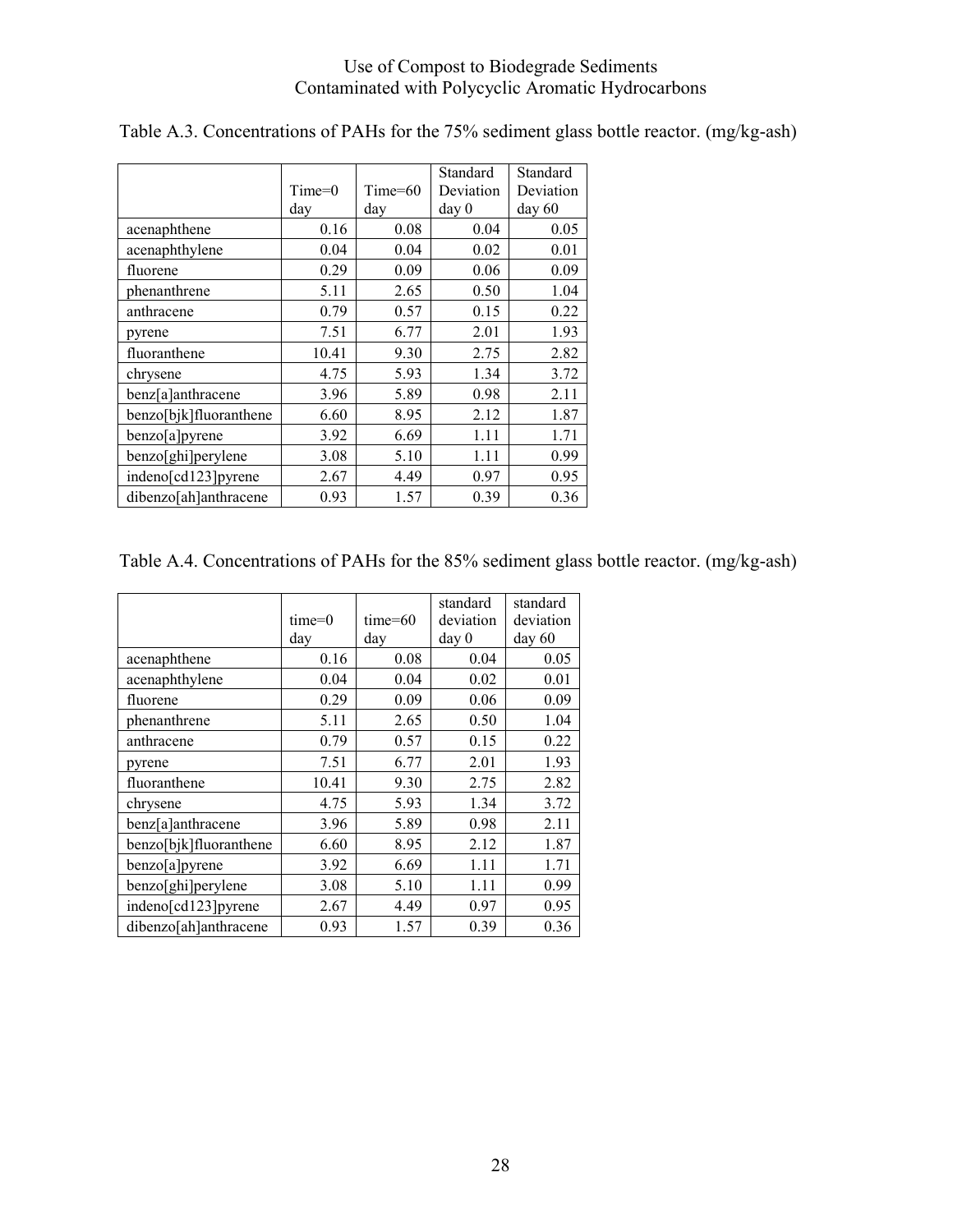|                        | $time=0$ | $time=90$ | standard<br>deviation | standard<br>deviation |
|------------------------|----------|-----------|-----------------------|-----------------------|
|                        | day      | day       | day 0                 | day 90                |
| acenaphthene           | 0.18     | 0.14      | 0.01                  | 0.01                  |
| acenaphthylene         | 0.05     | 0.05      | 0.02                  | 0.02                  |
| fluorene               | 0.32     | 0.24      | 0.07                  | 0.02                  |
| phenanthrene           | 5.12     | 3.83      | 0.30                  | 0.51                  |
| anthracene             | 0.59     | 0.62      | 0.19                  | 0.16                  |
| pyrene                 | 5.20     | 6.05      | 1.25                  | 0.61                  |
| fluoranthene           | 7.22     | 8.01      | 0.64                  | 1.03                  |
| chrysene               | 4.78     | 5.04      | 1.21                  | 0.86                  |
| benz[a]anthracene      | 4.02     | 4.57      | 1.25                  | 1.58                  |
| benzo[bjk]fluoranthene | 7.73     | 8.27      | 2.74                  | 1.72                  |
| benzo[a]pyrene         | 3.80     | 4.05      | 1.09                  | 0.98                  |
| benzo[ghi]perylene     | 2.06     | 2.09      | 0.48                  | 0.37                  |
| indeno[cd123]pyrene    | 1.69     | 1.77      | 0.41                  | 0.30                  |
| dibenzo[ah]anthracene  | 0.67     | 0.70      | 0.14                  | 0.09                  |

## Table A.5. Concentrations of PAHs for the 85% sediment adiabatic reactor. (mg/kg-ash)

## Table A.6. Concentrations of PAHs for the 75% sediment adiabatic reactor. (mg/kg-ash)

|                        |          |           | standard         | standard  |
|------------------------|----------|-----------|------------------|-----------|
|                        | $time=0$ | $time=90$ | deviation        | deviation |
|                        | day      | day       | day <sub>0</sub> | day 90    |
| acenaphthene           | 0.16     | 0.13      | 0.03             | 0.02      |
| acenaphthylene         | 0.05     | 0.05      | 0.02             | 0.02      |
| fluorene               | 0.34     | 0.26      | 0.07             | 0.07      |
| phenanthrene           | 4.64     | 3.39      | 0.44             | 0.30      |
| anthracene             | 0.56     | 0.50      | 0.16             | 0.10      |
| pyrene                 | 5.37     | 4.73      | 1.61             | 0.21      |
| fluoranthene           | 6.87     | 6.25      | 0.25             | 0.34      |
| chrysene               | 4.40     | 4.04      | 0.99             | 0.57      |
| benz[a]anthracene      | 4.06     | 3.76      | 1.63             | 1.50      |
| benzo[bjk]fluoranthene | 7.23     | 6.00      | 2.90             | 2.13      |
| benzo[a]pyrene         | 3.86     | 3.98      | 1.20             | 1.01      |
| benzo[ghi]perylene     | 1.93     | 1.75      | 0.52             | 0.23      |
| indeno[cd123]pyrene    | 1.68     | 1.44      | 0.39             | 0.19      |
| dibenzo[ah]anthracene  | 0.66     | 0.55      | 0.17             | 0.06      |